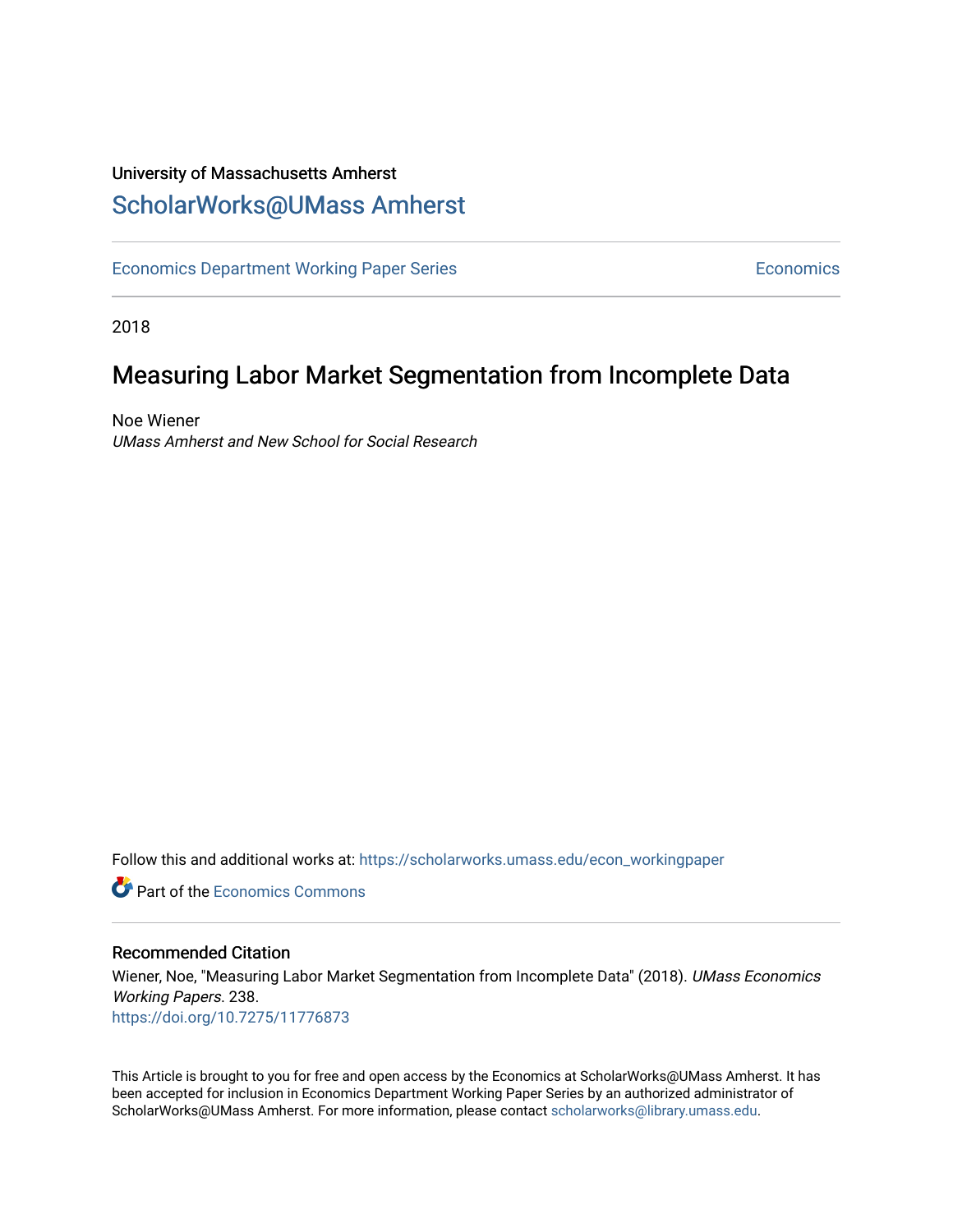# Measuring Labor Market Segmentation from Incomplete Data

Noe Wiener<sup>∗</sup>

March 8, 2018

#### Abstract

This paper proposes a measure of the intensity of competition in labor markets on the basis of limited data. Large-scale socioeconomic surveys often lack detailed information on competitive behavior. It is particularly difficult to determine whether a worker moves between the different segments of the labor market. Here, the Maximum Entropy principle is used to make inferences about the unobserved mobility decisions of workers in US household data. A class of models is proposed that reflects a parsimonious conception of competition in the Smithian tradition, as well as being consistent with a range of detailed behavioral models. The Quantal Response Statistical Equilibrium (QRSE) class of models can be seen to give robust microfoundations to the persistent patterns of wage inequality among equivalent workers. Furthermore, the QRSE effectively endogenizes the definition of labor market segments, allowing us to interpret the estimated competition intensities as partial measures of labor market segmentation. Models of this class generate predictions that capture between 97.5 and 99.5 percent of the informational content of the sample wage distributions. In addition to providing a very good fit to the wage data, the predictions are also consistent with bounded rationality of workers.

 $Keywords$ — Labor market competition, segmented labor markets, job mobility, wage inequality, statistical equilibrium, maximum entropy  $JEL$  Codes— C18, J31, J42, J62

### 1 Introduction

Labor competition plays a central role in the determination of wages in labor markets. On the one hand, wage differentials orient the behavior of households

<sup>∗</sup>Department of Economics, University of Massachusetts Amherst; and Department of Economics, The New School for Social Research, New York. Email: <wiener@newschool.edu>. I would like to thank Duncan K. Foley, Paulo dos Santos, Ying Chen, Ina Ganguli, Michael Lavine, Ellis Scharfenaker and Jangho Yang for helpful discussions and advice. The usual caveat applies.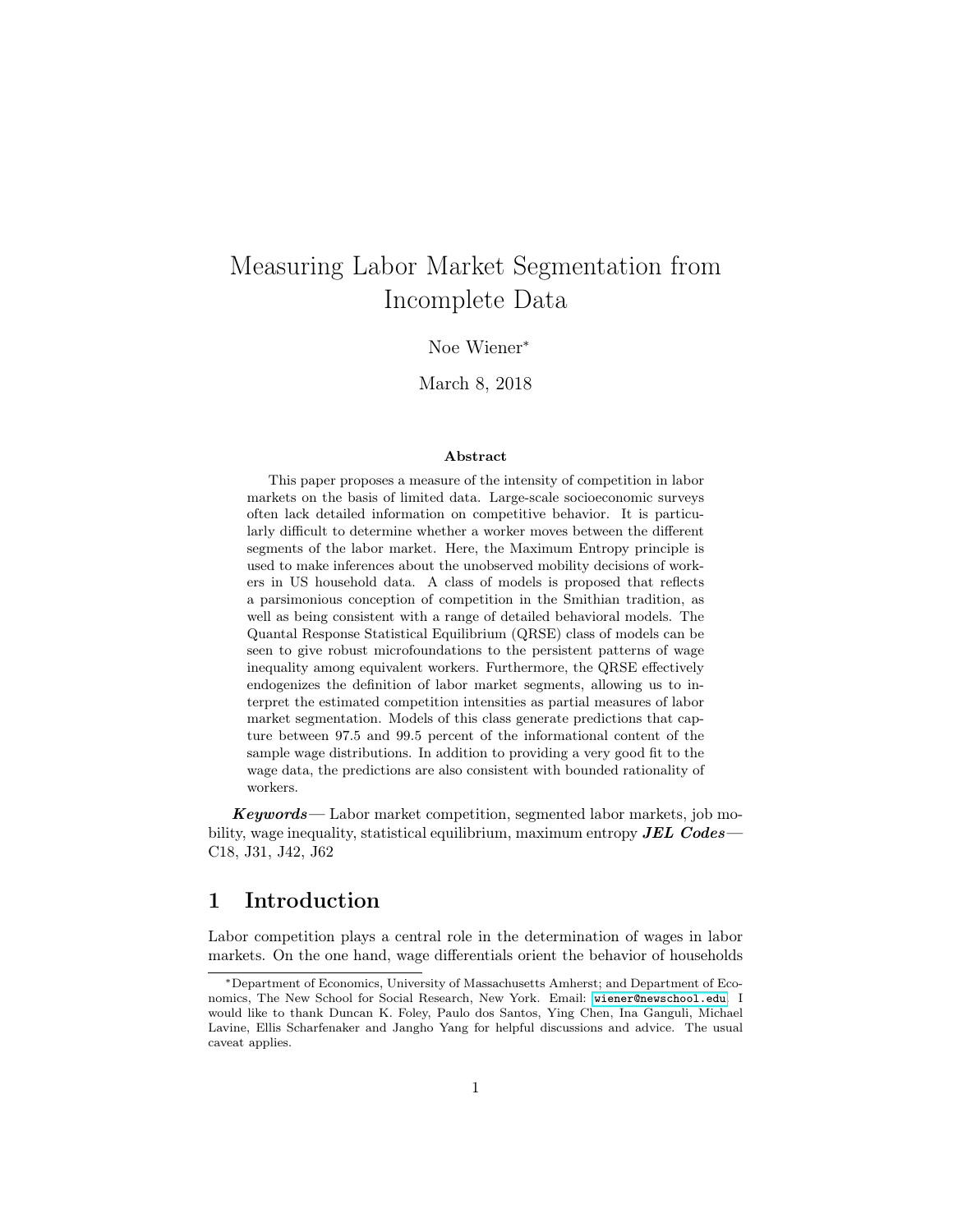in terms of job changes, geographical migration, educational investments and other decisions regarding their labor supply. On the other hand, the cumulative but unintended effect of these individual behaviors significantly shapes wages in the different labor markets. However, researchers are generally limited in their ability to study the interaction between household behaviors and wage outcomes by the coarse nature of their data. For various reasons, including reducing costs and protecting privacy, large-scale social surveys generally only ask a small set of questions of their respondents. Statistical agencies have designed these surveys to capture the current composition and socioeconomic status of the population, and researchers need to draw inferences about the unobserved aspects of behavior that are relevant to their work. In the study of labor market dynamics, interest often centers on the extent to which workers of equivalent skill are competing with each other. This depends on factors such as information limitations, costs of job change and the degree of market segmentation, all of which are hard to define and measure.

This paper applies a parsimonious model of competition as outlined in (Scharfenaker and Foley [2017\)](#page-27-0) to the case of labor markets. As shown below, the model represents what may be called the Smithian conception of competition. The Smithian model not only provides a very good fit to the wage data, drawn from the American Community Survey (ACS), it also makes predictions about the competitive behavior of households. This is interesting for social scientists who generally have to deal with incomplete and noisy data, in particular with regard to behavioral information. The model proposed here relies on the Maximum Entropy principle to make such inferences about the relationship between the observed wages and the unobserved behaviors of households. From the inferred joint distribution of wages and actions, we can extract readily interpretable measures of the intensity of competition in labor markets. Despite not having direct observations on behaviors, we can infer both a measure of the responsiveness of households to wage differentials as well as a measure of the cumulative impact of households' actions on wages in different submarkets. These measures also give an indication of the degree of segmentation in a labor market, without relying on ex-ante specification of the segments.

The first part of this article discusses the relevant notions of competition and segmentation of labor markets as well as the problems with operationalizing these concepts with the incomplete data available to researchers. In the second part, the Smithian model of labor competition is developed and formally justified in terms of the statistical equilibrium approach. Finally, we turn to presenting evidence on the good fit of our model to wage distributions from US census data. We also use the model to draw inferences about the competitive process in different labor markets.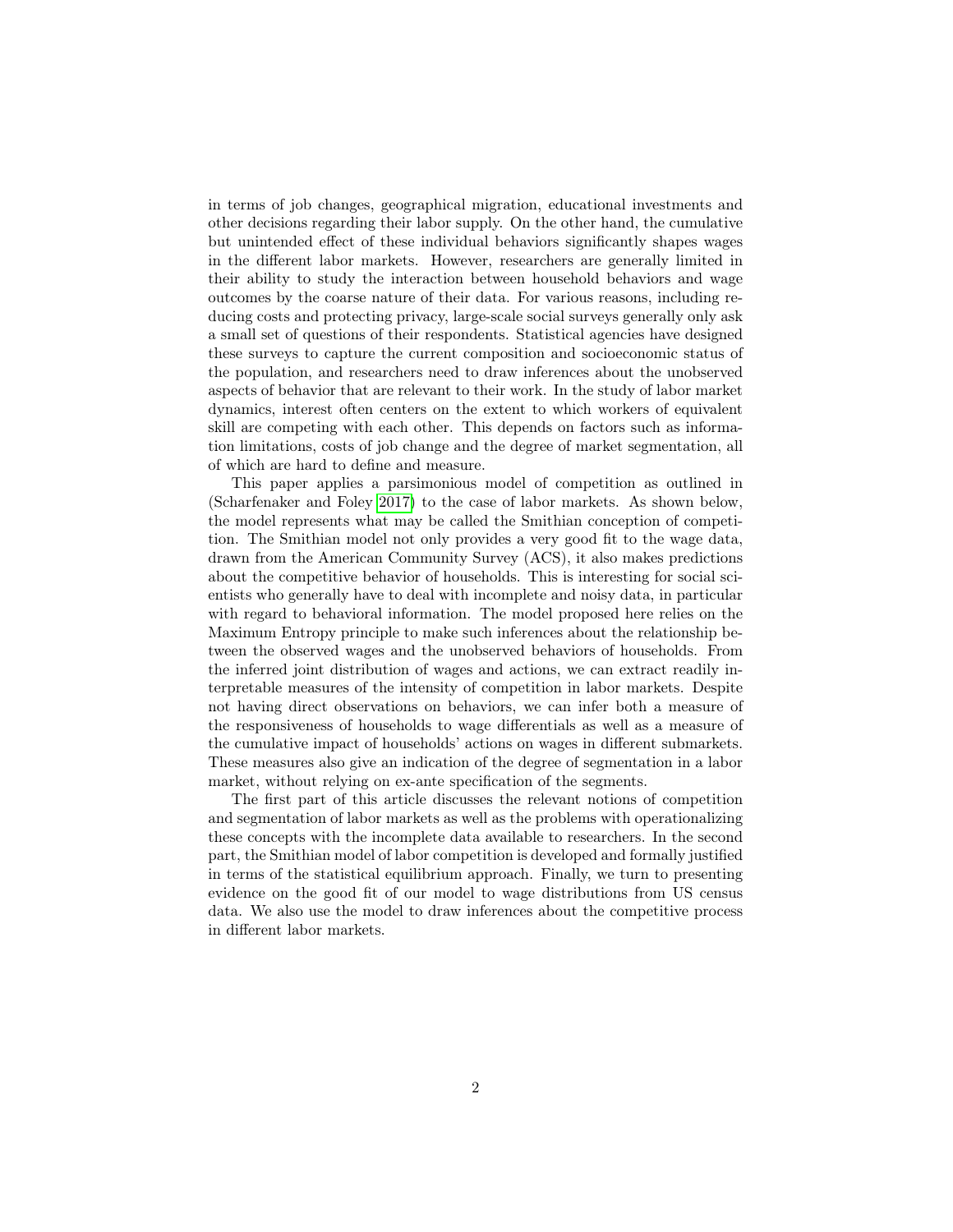# 2 Labor Market Stratification, Competition and Segmentation

Workers are competing in various ways, including through job mobility and migration. Exactly which workers are competing with each other is a difficult empirical question, which this section attempts to clarify from a conceptual point of view.

At an abstract level, economic theory stipulates the existence of well-defined "types" of workers who sell a particular kind of labor power acquired by education and training, and are the only ones able to do so. Among a given type of workers labor mobility is thought to instantaneously remove wage differentials, accounting for any differences in the amenities between jobs. It is clear however that competition among workers has a dynamic element as well. For instance, workers in related occupations can compete for the same jobs, accounting for training costs where appropriate. From the perspective of a given occupation, such latent competitors constitute a "net employment reserve" (Gleicher and Stevans [1992\)](#page-26-0) that is activated as market conditions demand it. From the perspective of the individual worker, the decision to "change types" and compete in another occupation resembles an investment decision in human capital, which is how this problem has been studied in the literature. Over a longer time horizon, human labor is even more fungible (Foley [2014\)](#page-26-1) and perhaps best studied at demographic timescales (e.g. workers may encourage their offspring to choose alternative career paths). This fungible character of human labor introduces a great plasticity to the pool of competing workers, which is also frequently subject to manipulation by state policies aimed at regulating the labor supply (Brunhoff [1978\)](#page-25-0). We will refer to the differentiation between jobs requiring similar levels of training and human capital investment as labor market stratification.

In reality however, workers are limited in their access to different jobs by more or less permanent barriers that go beyond the distinction between labor market strata. These barriers can take a variety of forms, from informational and mobility costs to discrimination and legal prohibitions. In a global perspective, the most fundamental determinants of access to labor markets are citizenship and immigration laws (Jones [2016\)](#page-26-2). National labor markets themselves are an abstraction, composed as they are of many smaller regional labor markets divided by geographical and possibly cultural distance. Labor markets are further divided along persistent lines of race, gender and other ascribed characteristics of the employees. These social divisions partially isolate some groups of workers from the competition of others, but they do not eliminate competition among members of the same group. As a significant share of the literature reviewed below argues, workers with equivalent observable human capital and workplace characteristics experience substantial wage differentials, and access to better and higher paying jobs is effectively rationed. Unless these differentials are all related to unobserved heterogeneity in workers' productivity, it may be useful to think of groups of workers being sorted into different segments or niches of their labor market stratum.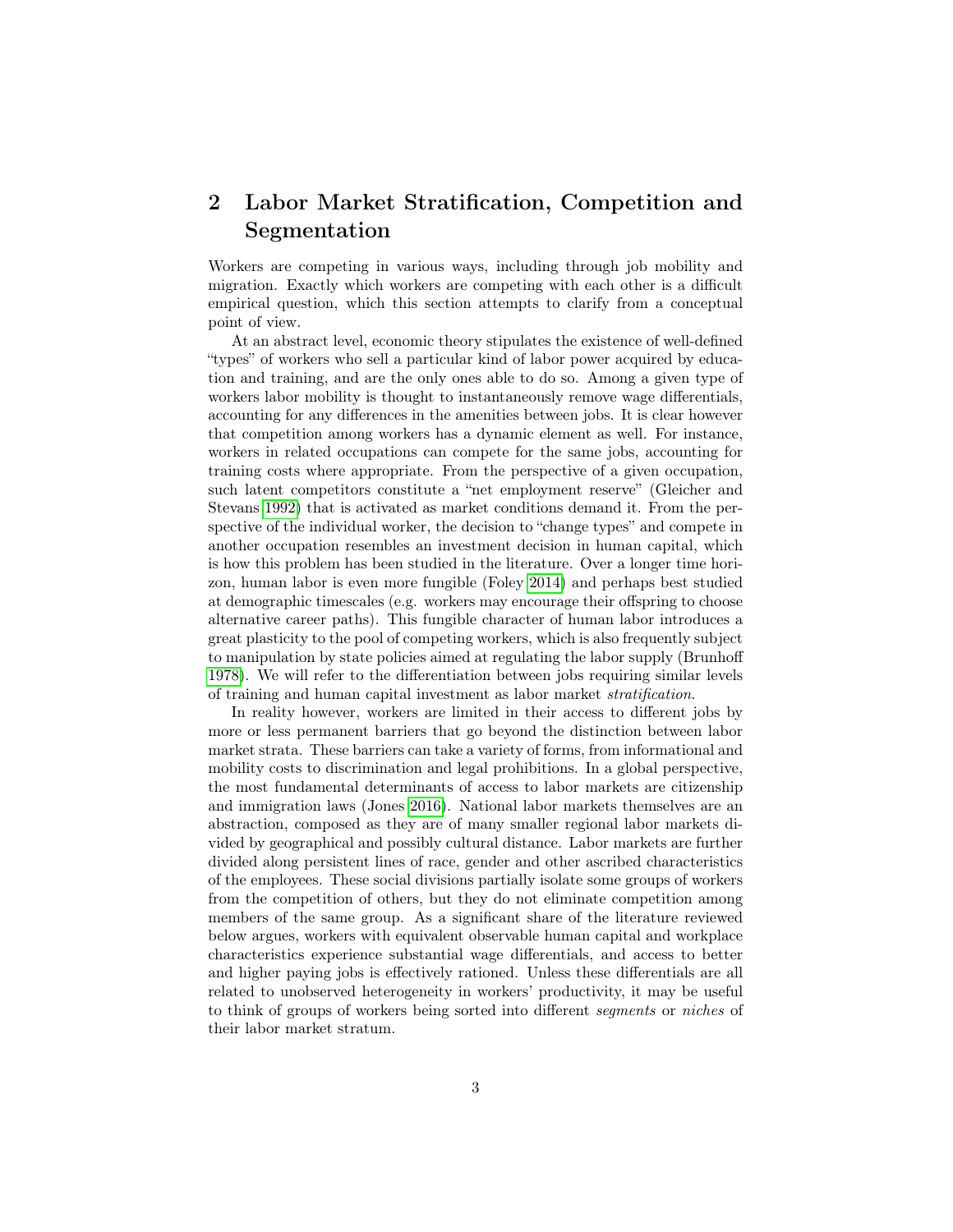### 2.1 Data Limitations in the Measurement of Segmentation

Important aspects of worker behavior are unobservable through social surveys, posing difficulties for the measurement of labor market segmentation. In an ideal world, labor economists would have access to detailed individual employment histories as well as associated information about wage levels and full occupational characteristics for the entire population. This would allow us to observe most of the competitive behaviors shaping the wage distribution, in particular any actions that alter the labor supply in particular market segments. Researchers could measure the degree of competitiveness by controlling for all relevant worker and firm characteristics and attributing any remaining wage differentials to segmentation.

In practical research, our data are of a much more limited kind. The most detailed individual-level socioeconomic data comes to us in the form of population censuses and their partial-count survey versions, which give point-in-time snapshots of the entire population. Recent work in labor economics has made use of Linked Employer-Employee Data (LEED) to investigate the role of firm-level effects on wages (Lane [2009\)](#page-26-3). These data sources have enriched the analysis of wage inequality considerably by investigating the correlates of firm-level wage premia and of earnings mobility over time (Card, Heining, and Kline [2013;](#page-25-1) Andersson et al. [2012;](#page-25-2) Abowd, McKinney, and Zhao [2017\)](#page-24-0). As possible sources of these inter-firm wage differentials, firm size, level of capital intensity, and exposure to trade have been proposed (Akerman et al. [2013\)](#page-24-1). Firm-level wage effects are clearly an important indicator of segmentation, particularly if one is starting from the presumption that desirable characteristics of jobs are clustered at the establishment level.

No matter how detailed the survey, there will still be considerable ambiguity in defining the exact contours of a labor market segment. There is simply no satisfactory way of accounting for the various spatial, occupational and sociocultural dimensions that prevent labor mobility. As an exemplary case, consider the American Community Survey (ACS) which is used in this paper. This is a very large source of data and researchers need to restrict the sample in various ways to focus on the populations of interest, in our case workers engaged in paid employment. Details on the construction of our sample and the variables used in this study can be found in appendix [A.2.](#page-31-0) While the ACS is the primary source for socioeconomic and housing data in the United States, it has very limited information on behavioral aspects of labor competition such as job changes and prior employment. More detailed longitudinal surveys on career trajectories exist, but such studies offer much smaller sample sizes. None of these data sources offer the type of fine-grained occupational information necessary to define labor market segments in any unambiguous sense. It is therefore desirable to find ways of making use of the type of information available in population surveys and censuses.

Despite the data limitations of the ACS, we will show below how we are able to draw inferences about the unobserved competitive behaviors shaping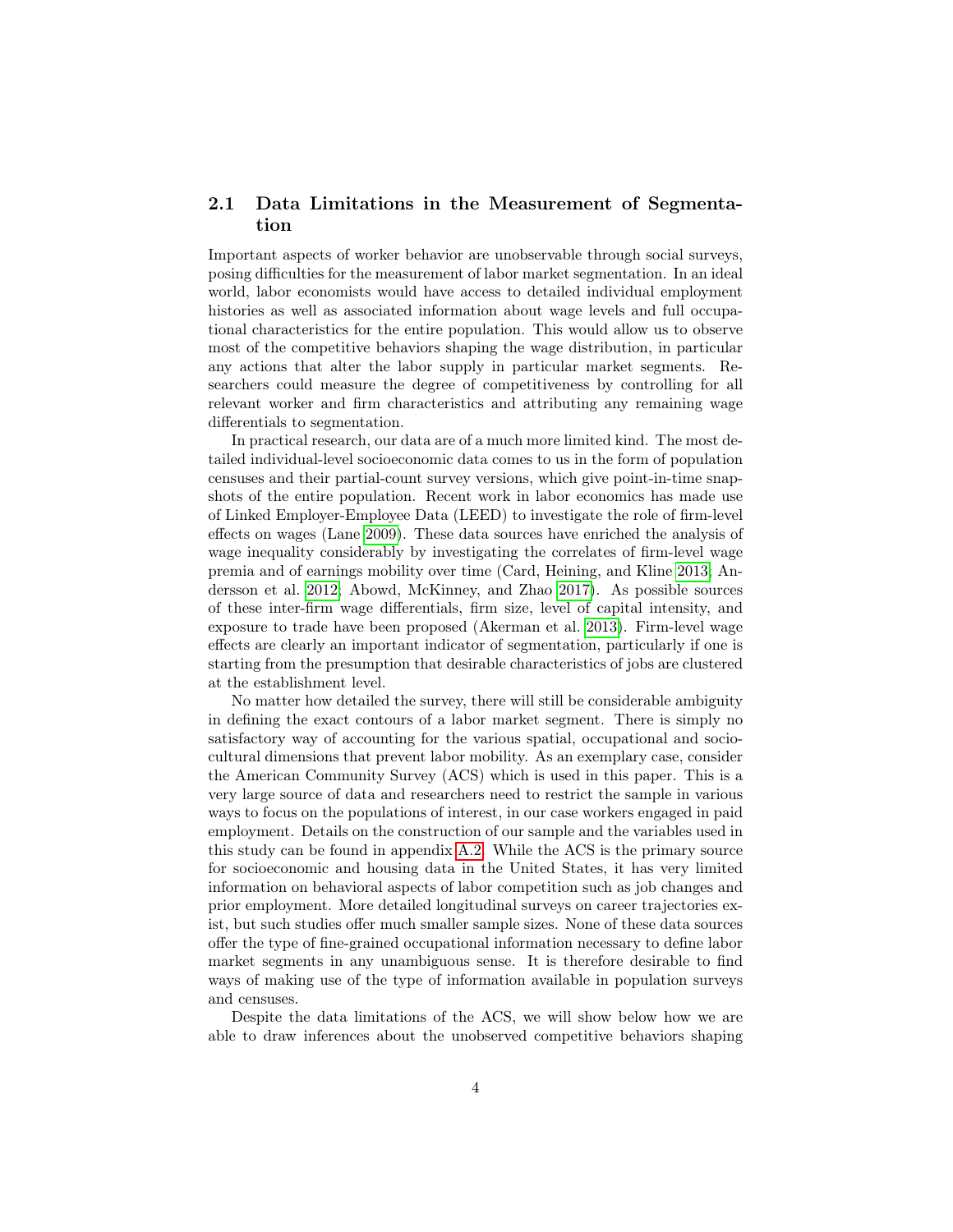the wage distribution. The Smithian Quantal Response Statistical Equilibrium (QRSE) class of models (which will be described in detail later in this paper) make a small number of theoretically motivated assumptions to generate leastbiased predictions about the joint distribution of actions and wages in a labor market. [Figure 1](#page-6-0) shows the result of fitting the Smithian model to the wage distributions of different labor market strata in the ACS, here defined by the experience level of workers in years. As can be seen, the predicted curves are all in very good qualitative agreement with the data. In particular, they are able to reproduce the positive skew as well as the "fat tail" (when compared to a normal) of the wage distribution. Formal measures of goodness-of-fit presented in later sections show that the model predicts the observed distributions remarkably well, particularly given that the model is derived in a parsimonious way from an intuitive principle of inference. The key assumptions of the Smithian model derive from viewing competition as a negative feedback mechanism. The following section will describe this vision of competition in more detail.

# 3 The Smithian Statistical Equilibrium Model of Competition

The fact of competition as a central organizing principle of capitalist economies is uncontroversial among economists. There is much less consensus about how competition should be operationalized to explain observed behaviors and market outcomes. Theories in the Walrasian tradition emphasize the inability of market participants to influence prices as the hallmark of a competitive market. This is to be ensured by a large number of small agents (relative to the size of the market) who face no barriers, informational or otherwise, to shifting factors of production to new employment. Only through the fiction of immediate and costless possibilities for adjustments by perfectly rational agents can this modeling approach dispense with specifying the social interactions taking place in market exchanges. The essence of this definition is that agents take prices as parametrically given in their optimization problem and hence do not need to worry about the impact of their own or their rivals' actions on prevailing prices. This passive view of economic agents is linked to the difficulties of Walrasian theory to provide robust microdynamics that lead to the equilibrium.

Despite being often presented as the forefathers of Walrasian theory, Adam Smith and the classical political economists had a rather different vision of the competitive process. Smith conceived of competition as a turbulent, negative feedback mechanism which regulates the distribution of prices, wages and profit rates in an economy (A. Smith [1999;](#page-27-1) Foley [2006\)](#page-25-3). Independent producers choose their strategies in light of expected returns, shifting their labor towards sectors in which they expect higher rates of return. In the process, they expand the supply of sectoral output, thereby lowering prices and reducing those same returns that gave rise to the reallocation in the first place. Thus, each agent's actions have a non-zero impact on the prevailing prices. In the long-period perspective of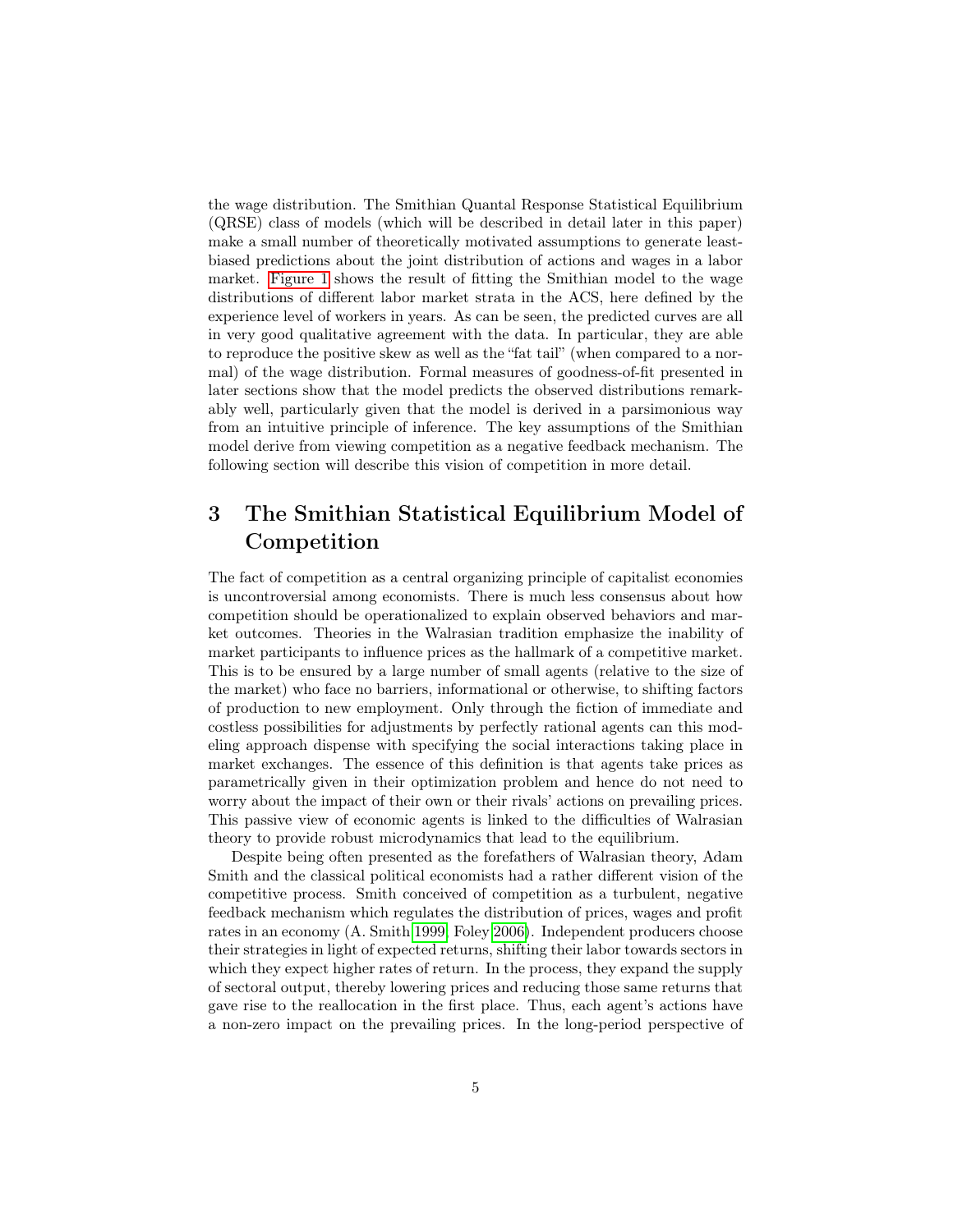

<span id="page-6-0"></span>Figure 1: Wage distributions by labor market experience, pooled 2007-2011 ACS data. Predicted distributions are estimated from the Smithian Quantal Response Statistical Equilibrium Model.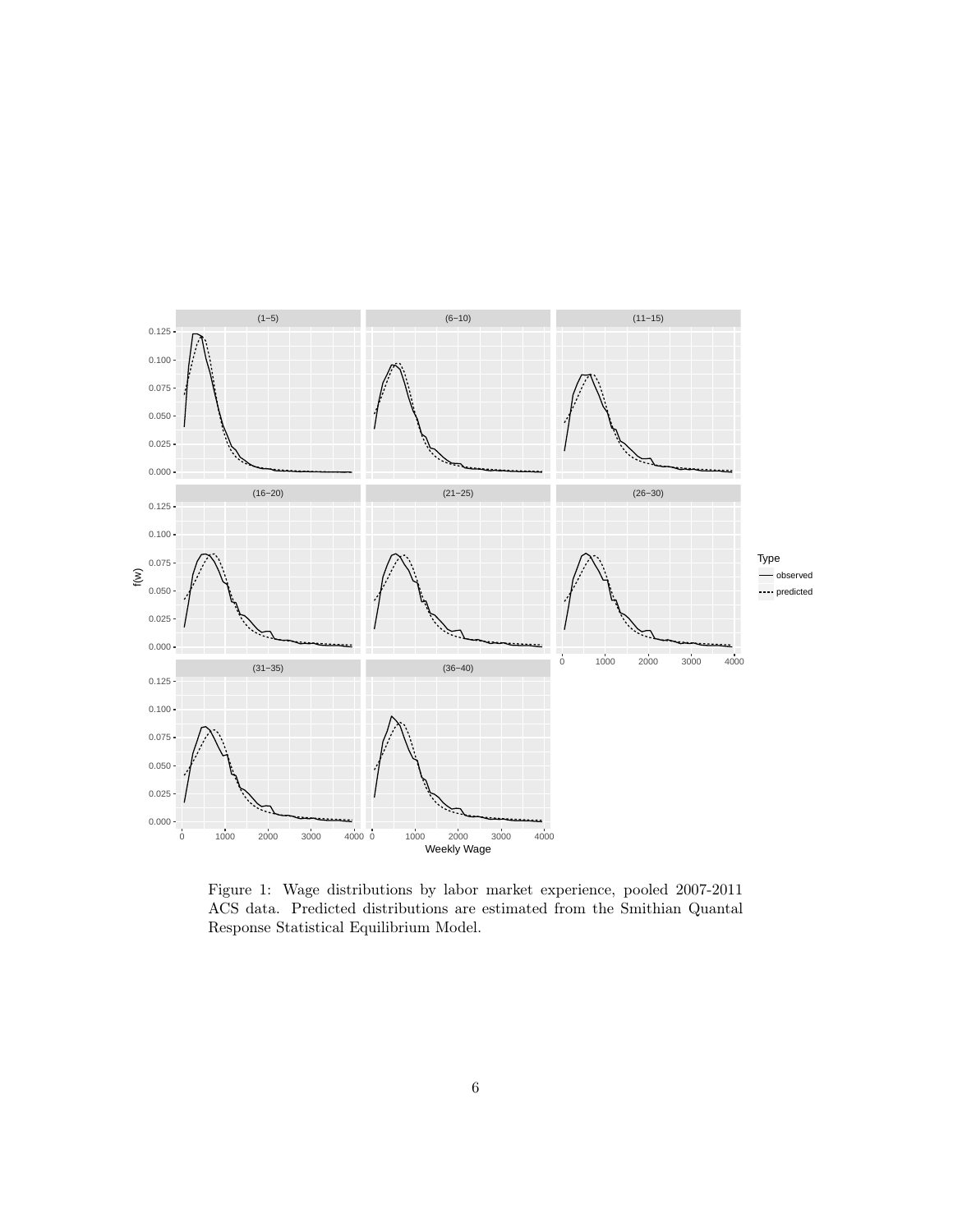the classical political economists, the competitive process leads to a tendential equalization of the rates of return in the different sectors of production such that relative prices will reflect the labor content of the commodities (Foley [2014\)](#page-26-1). This regulatory function of competition is seen as an average long-run tendency, which is enforced by the perpetual movement of producers between spheres of production and the ceaseless fluctuation of prices around their respective "centers of gravity".

The same principle applies in labor markets, where the commodity exchanged is labor power. Sellers of labor power, the households that depend on wage labor as their source of subsistence, will tend to seek out the market segments where wages are high and leave segments where wages are low relative to the effort (broadly defined) required in the job.  $1$  Buyers' behavior is diametrically opposite as they seek to reduce their costs of production by hiring cheaper labor (and implementing labor saving technology). The effects however are the same in that competition prevents average conditions in different labor market segments from deviating too much from each other (Cogliano [2011\)](#page-25-4). At the same time the competitive movements into and out of different market segments are historical processes undertaken by real people in a particular institutional context. As such they never come to rest and the equalization of average conditions is only ever a long-run tendency. In particular, any researcher taking a snapshot of a labor market is expected to find a (non-degenerate) distribution of wages and worker behaviors. The statistical signature of the classical conception of equilibrium is one of dispersion around a well-defined center of gravity, not a single price which aligns the actions of all agents in the same direction.

### 3.1 Competition as a Statistical Equilibrium Phenomenon

As discussed above, the Smithian conception of competition is inherently statistical, which requires a different analytical framework than is currently favored among economists. In the broadly Laplacian approach to scientific inference, probability distributions are used to describe our knowledge about states of the world. This knowledge is expressed in probabilities that we assign to different hypotheses, such as the probability that Mendel's Laws of Heredity are true or that the sun will rise again tomorrow. A particular state of the world, given the truth of a hypothesis, is described by a frequency distribution over outcomes. In any application of the Laplacian method, the first step is thus to choose state variables that are sufficient to characterize the system under study. Since we are interested in the interaction between wages and competitive behavior, a complete description of a state of the world is captured by the joint frequency distribution of wages and actions, or  $f(w, a)$ .

<span id="page-7-0"></span>The action variable is understood to encompass a range of behaviors that are

<sup>&</sup>lt;sup>1</sup>The use of exchange models for analyzing labor markets can lead to problematic value judgments, in particular when states of the world are compared in terms of the achieved levels of utility for different agents. One has to keep in mind that the voluntary character of exchange is strongly constrained by institutional and historical circumstances beyond an individual's control.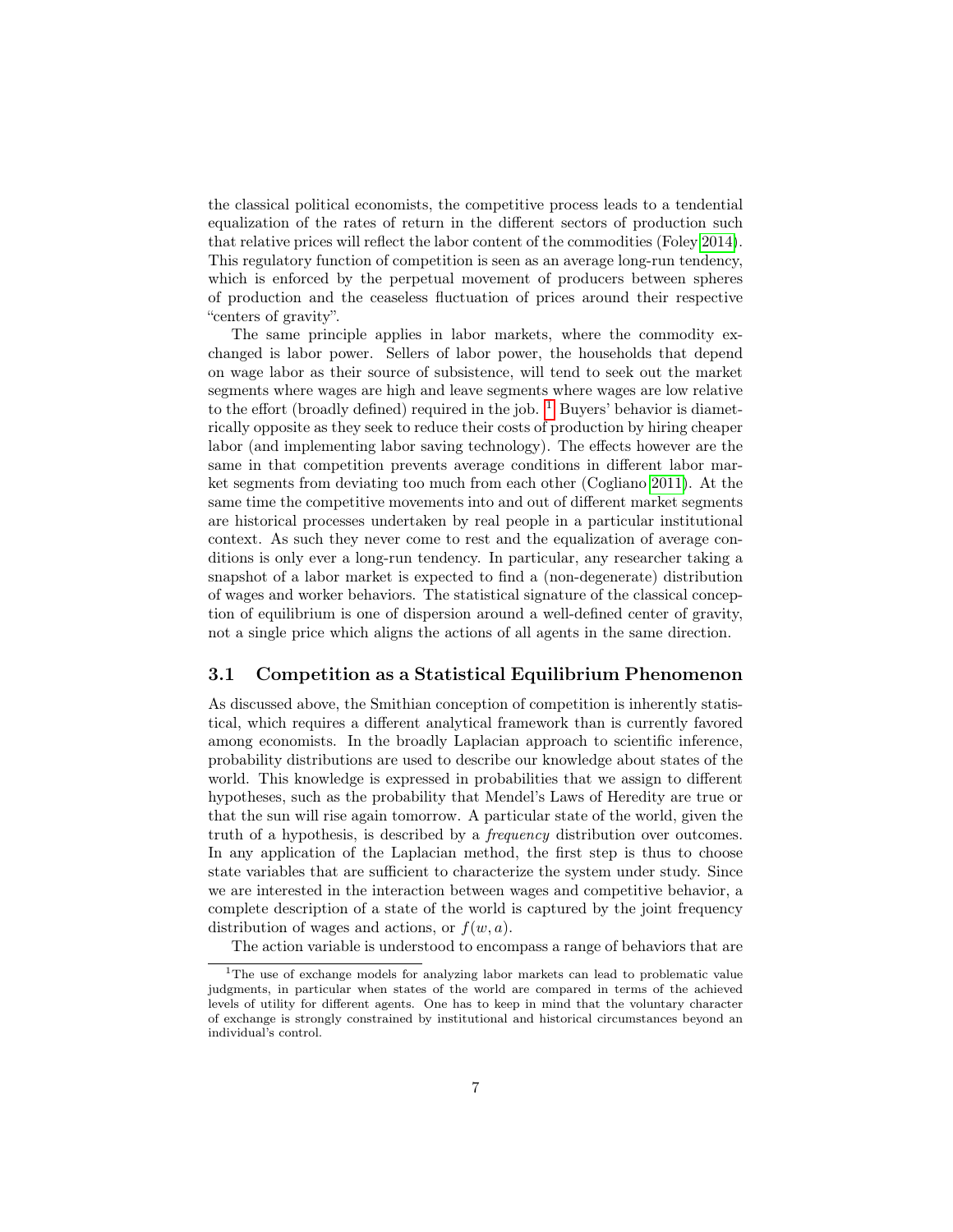associated with entry and exit into a segment or "niche". For the purposes of our model, a labor market segment is defined primarily by the requirement that its boundaries be small enough that an individual worker's entry and exit behaviors have a non-negligible impact on the wages of other workers in the segment. On the other hand, entry and exit behaviors are understood as actions that respond to wage signals and that have a non-negligible impact on niche wages.

Despite the apparent circularity of the definition, we can give concrete examples of entry and exit behavior associated with job changes between or within firms and industries, as well as geographic mobility as a consequence of such job changes. The main question is how we should classify workers who are staying in their current employment. With some effort, the definition of entry and exit can be broadened to encompass workers staying in their job. For instance, workers who are looking for other employment and are reducing their commitment to the current job may be considered to be in the process of exiting. On the other hand, workers that are acquiring job-specific human capital or are considered by other employers in the niche to be recruitable candidates for jobs can be considered to be entering. This limitation to two actions, entering and exiting, reduces the complexity of the analysis and will be relaxed in future work.

The wage variable requires less discussion. Of course,  $w$  is often treated as a continuous variable even though in practice measurement errors render differences within a small distance  $\Delta$  w imperceptible. Reflecting this data limitation, wages will be thought of as falling into discrete bins. We will use the notation  $f(\cdot)$  for *relative* frequency distributions and  $\mathbf{n} = n_1, \ldots, n_s$  for the absolute distribution of agents among the bins, so that  $f_i = \frac{n_i}{\sum_j n_j}$ .

The dependence between wages and actions can be represented by the conditional distributions relating the two variables. As will be discussed below, the Smithian theory of competition can be decomposed into statements regarding the effects of actions on wages and of wages on actions. Correspondingly, the distribution of entry and exit behaviors conditional on wages,  $f(a|w)$ , expresses a theory of competitive behavior. In particular, the conditional distribution  $f(enter|w)$  gives the fraction of workers at each wage level that are entering their labor market segment. On the other hand, the distribution of wages conditional on entry and exit,  $f(w|a)$ , captures the regulation of market outcomes by competition. In the subsequent sections we will show how two straightforward constraints on the conditional distributions suffice to predict the most likely statistical equilibrium distribution  $f_{ME}(w, a)$  into which a labor market experiencing Smithian labor competition will settle.

### 3.2 The Maximum Entropy Approach to Underdetermined Inverse Problems

Social survey data contains only very limited information about individual competitive behaviors such as job changes or migration over time, but relatively good information on current wages. How much can we say about the joint distribution of wages and entry/exit behavior  $f(w, a)$  observing only the wage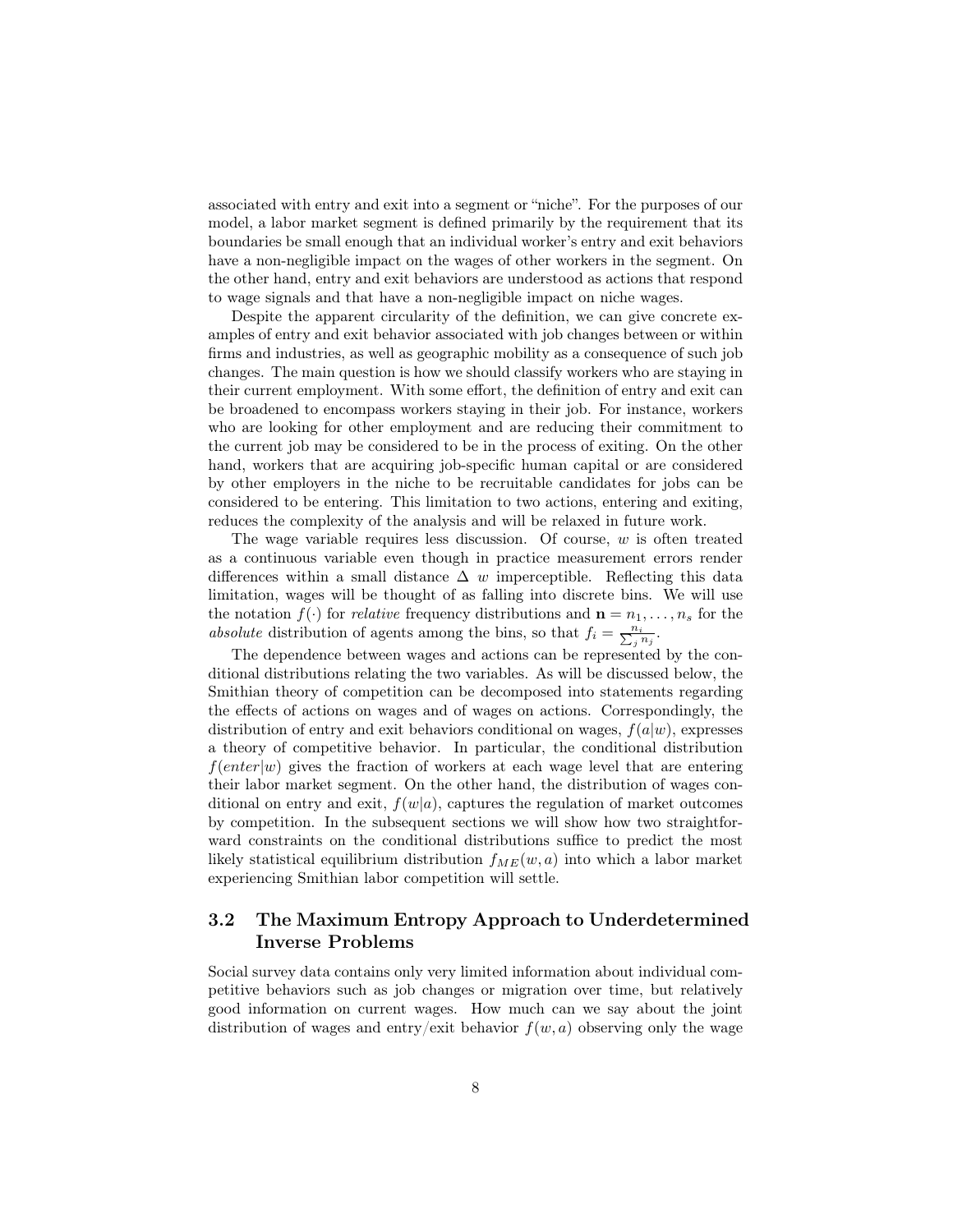distribution itself? As Scharfenaker and Foley [2017](#page-27-0) note, attempting to draw these sort of inferences is an underdetermined stochastic inverse problem (Judge and Mittelhammer [2011\)](#page-26-4). The problem is stochastic and inverse because we use noisy and indirect observations to draw conclusions about unobserved quantities (in our case the measures of labor market competitiveness). The problem is underdetermined because we do not observe some of the variables and hence have fewer estimating equations than unknowns.

The Maximum Entropy (MaxEnt) heuristic gives a principled way of predicting the statistical equilibrium distribution  $f_{ME}(w, a)$  in the underdetermined case.[2](#page-9-0) Intuitively, the principle leads us to make predictions that maximize our uncertainty (and hence our "unbiasedness") while still accounting for any prior knowledge we may have. In the standard language of statistical model building, MaxEnt models capture the central tendency or "systematic" component of the data with the knowledge incorporated in the constraints, while the remaining "random variation" component is maximized. The result of the MaxEnt program is a unique likelihood function for the data which has been derived in a transparent manner.

Shannon showed that entropy is the only measure of uncertainty (and hence its inverse, information) satisfying a small set of reasonable desiderata, in particular a consistency property. For instance, absent any information about the state of the world other than the bounds of the variables of interest, the MaxEnt principle would predict a joint uniform distribution. This distribution includes no information beyond the ranges, and is therefore least biased. Additional available information comes in the form of constraints on the expectation values for some functions of the frequencies.[3](#page-9-1)

The MaxEnt principle can be justified from information-theoretic considerations, as above, and from combinatorial principles. The combinatorial justification can be grasped intuitively. At its basis is the familiar urn problem of sorting  $N$  distinguishable balls into  $s$  bins (Niven [2005\)](#page-26-5). In the labor market case, the  $N_k$  workers of each type k are sorted into the s bins of the joint distribution n. Since the number of workers of a given type in a labor market is often large, there is generally a very large number of permutations among workers of the same type that lead to the same joint frequency distribution. From the perspective of the researcher, the identity of the workers is inessential (and unavailable) since all the socially relevant information has already been captured in the description of the types. Therefore any microstate that can be achieved by permuting the identity of different agents of the same type should be considered equivalent (Foley [1994\)](#page-25-5).

As is well known, the multinomial distribution [\(1\)](#page-10-0) gives the probability of observing a distribution n for given prior probabilities q. When the prior probabilities are uniform as we will assume here, i.e. when sorting into all the bins is equally likely a priori, the distribution is dominated by the weighting factor

<span id="page-9-0"></span><sup>2</sup>A thorough pedagogical discussion of the Maximum Entropy principle and the inferential approach underlying this work can be found in Jaynes and Bretthorst [2003;](#page-26-6) Golan [2017.](#page-26-7)

<span id="page-9-1"></span> $3$ Note that it is possible to generate valid inferences based on constraint values that should be known, but have not (yet) been obtained experimentally (Caticha and Preuss [2004\)](#page-25-6).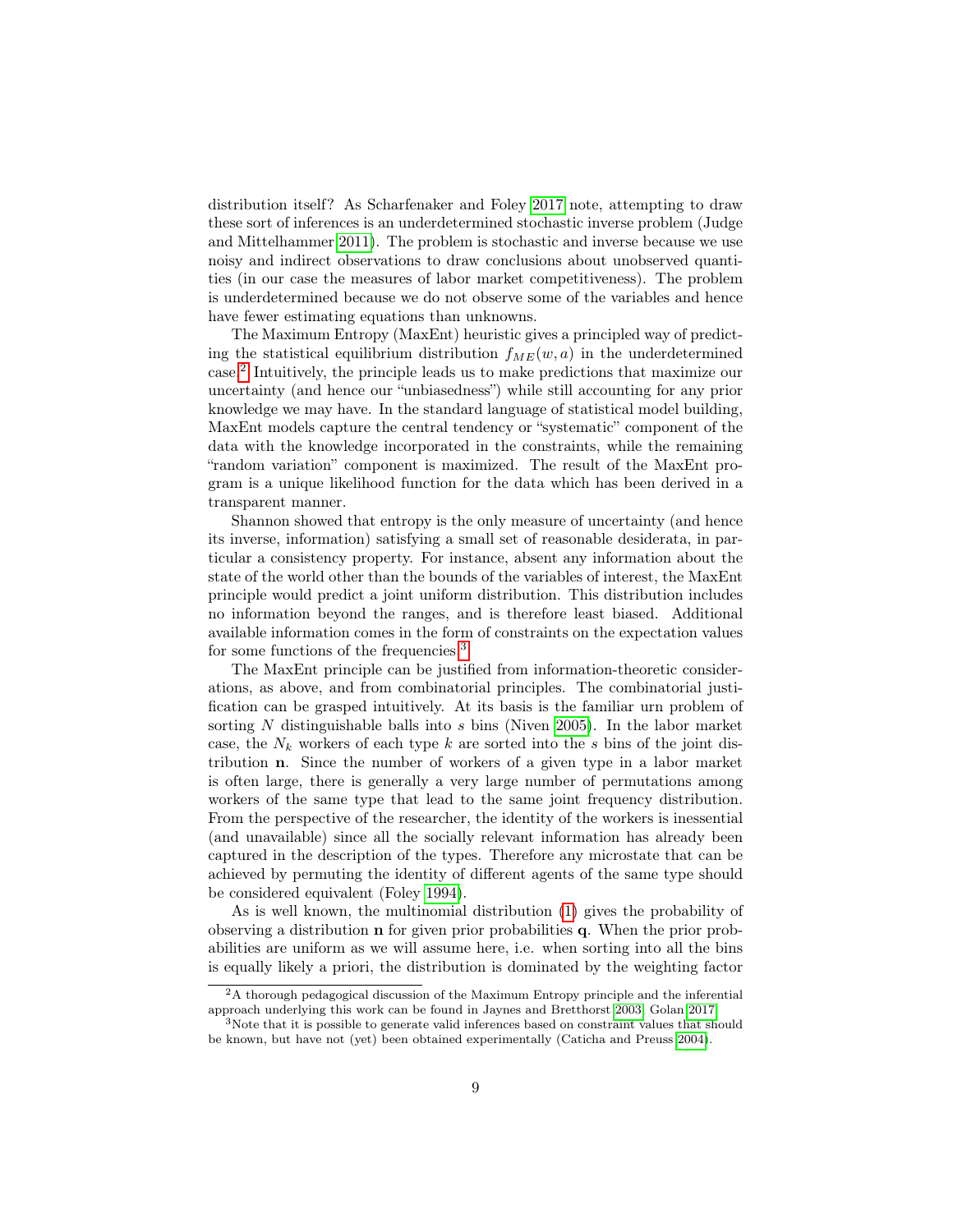N!  $\frac{n_1! \cdots n_s!}{n_1! \cdots n_s!}$ . This so-called multiplicity gives greater weight to distributions **n** that can be achieved in a greater number of ways.

<span id="page-10-0"></span>
$$
g(\mathbf{n}; N, \mathbf{q}) = \frac{N!}{n_1! \cdots n_s!} q_1^{n_1} \cdots q_s^{n_s} \tag{1}
$$

A distribution  $n$  in which all  $N$  balls or workers are sorted in the same bin has a multiplicity of one and therefore a very small probability. On the other hand, [\(1\)](#page-10-0) is maximized by a uniform predicted distribution which can be achieved in many different ways. A generalization of the Laplacian principle of insufficient reason suggests that one should predict that distribution n which has maximum probability, subject to any available information on  $n$ . For convenience in more complicated cases, we may choose to maximize instead a transformation of [\(1\)](#page-10-0) which is derived by taking the logarithm and making use of the Sterling approximation (see appendix [A.1\)](#page-28-0). The result is the Shannon informational entropy [\(2\)](#page-10-1), here expressed in terms of the relative probabilities  $p(x)$ .

<span id="page-10-1"></span>
$$
S(p) = -\sum_{x} p(x)log(p(x))
$$
\n(2)

By convention, we let  $0 \cdot \log(0) \equiv 0$ . In addition to being a more convenient expression for maximizing the multinomial distribution, the entropy also has interpretations in information theory as the expected information in bits (or nats for natural logarithm) from an experiment with N possible outcomes. For instance, a wage distribution where all workers are concentrated in the same bin has a very low entropy. In fact, learning the wage of a particular worker in this case is not surprising at all and describing such an outcome requires 0 bits to accomplish. The entropy of such a degenerate distribution will therefore be zero as well, indicating that there is no uncertainty about the outcome. Conversely, more uniform distributions offer a greater potential for surprisal, or equivalently represent a state of greater uncertainty. Finding the distribution that can be achieved in the greatest number of ways by permuting agents of the same type is therefore equivalent to maximization of uncertainty given the constraints. [4](#page-10-2)

The MaxEnt principle has been used with considerable success in physics to derive the results of statistical mechanics (Jaynes [1957\)](#page-26-8). Since it is a general principle of inference and not tied to any specific physical interpretation, MaxEnt has also been applied in a number of other disciplines. Applications interpret "experimentally reproducible" (Dewar and Porté [2008\)](#page-25-7) frequency distributions as having the greatest underlying multiplicity. The focus then lies on identifying the constraints that would have produced the observed MaxEnt distribution. Exploratory statistical work in economics has described the distribution of incomes (Dragulescu and Yakovenko [2000;](#page-25-8) Schneider [2015\)](#page-27-2), profit rates (Scharfenaker and Semieniuk [2016\)](#page-27-3), wealth (Milaković [2001\)](#page-26-9) and Tobin's q (Scharfenaker and Santos [2015\)](#page-27-4) as MaxEnt distributions.

<span id="page-10-2"></span><sup>4</sup>Shannon's measure is part of a larger family of entropies, which arise from alternative axioms about the desired additivity and independence properties.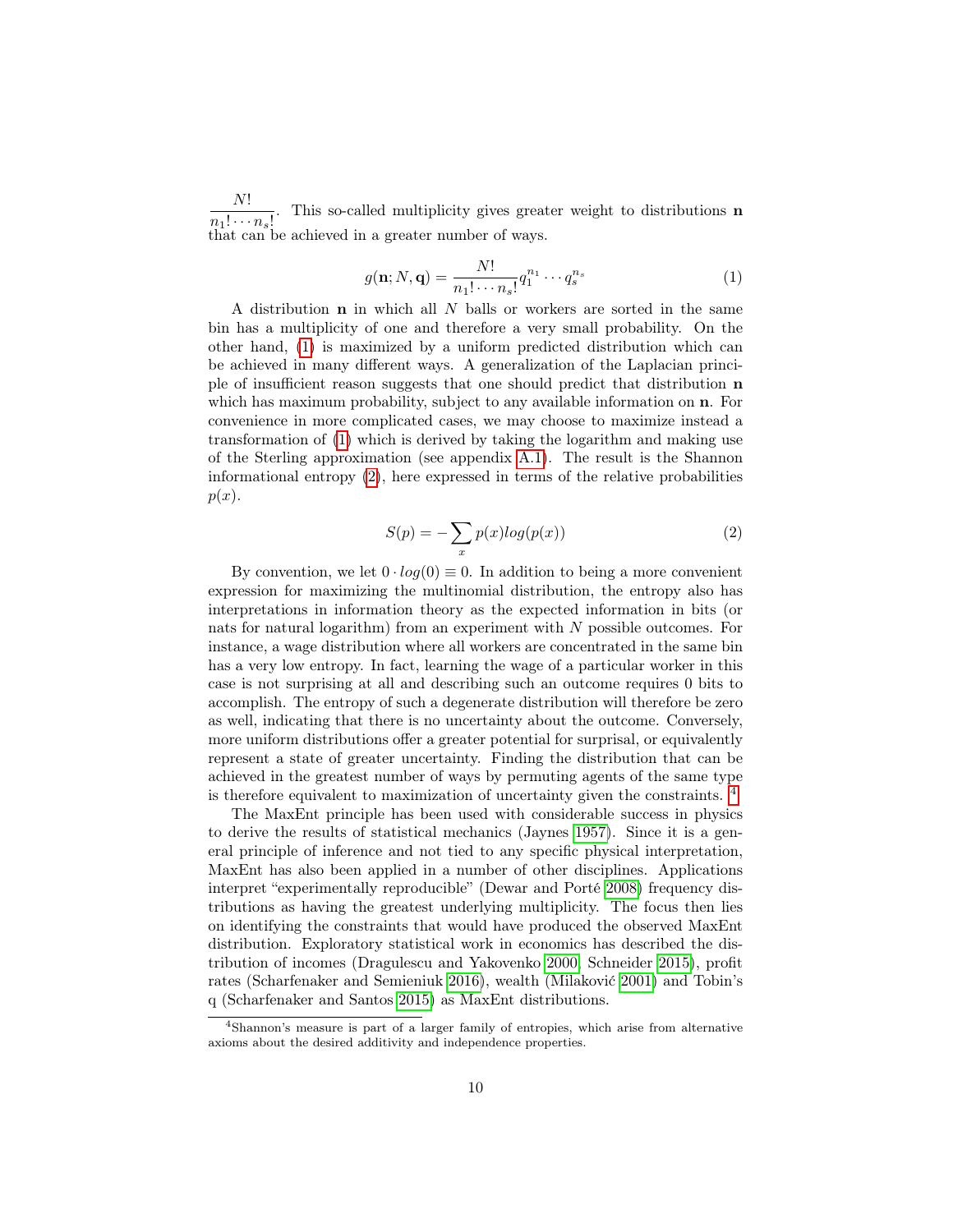### 3.3 Smithian Constraints to the Maximum Entropy Program

Having satisfied ourselves that the problem we would like to solve can be approached using MaxEnt methods, we might begin by seeking the joint frequency distribution  $f(a, w)$  which maximizes the entropy [\(3\)](#page-11-0)

<span id="page-11-0"></span>
$$
\max_{(\{f(a,w)\ge 0\})} - \sum_{a} \int_{w=0}^{\infty} f(a,w) \log(f(a,w)) \ dw \tag{3}
$$

subject to only two constraints. The normalization constraint [\(4\)](#page-11-1) ensures that the predicted joint distribution is a true probability distribution in that it sums up to 1 (we also constrain the components to be non-negative). We further constrain the average wage [\(5\)](#page-11-2), either because labor markets clear in a statistical sense (Foley [1996\)](#page-25-9) or because we recognize it as a well observed quantity in the sense of Dewar and Porté [2008.](#page-25-7)

<span id="page-11-1"></span>
$$
\sum_{a} \int_{w=0}^{\infty} f(a, w) dw = 1
$$
\n(4)

<span id="page-11-2"></span>
$$
\sum_{a} \int_{w=0}^{\infty} f(a, w) w dw = \bar{w}
$$
 (5)

The solution to this problem is the maximum entropy distribution [\(6\)](#page-11-3) (see appendix [A.1](#page-28-0) for derivations of this and other results).

<span id="page-11-3"></span>
$$
f_{ME}(w, a) = \frac{e^{-\gamma w}}{\int_{w=0}^{\infty} e^{-\gamma w} dw}
$$
(6)

Here the predicted distribution is exponential in the wage and the action variable a does not appear. So far, we have specified nothing about the relationship between wages and actions, and the MaxEnt method faithfully reports back to us that the two are uncorrelated. Since the constraints give no information about the frequencies with which the actions are chosen, the solution is a uniform distribution of entry conditional on wages. Similarly, the wages of entrants and leavers both follow the same exponential distribution.

It is at this stage that the Smithian theory becomes relevant. In an application to the distribution of profit rates, Scharfenaker and Foley [2017](#page-27-0) develop a parsimonious account of the competitive process in the tradition of Smith and the classical political economists, which we will adapt here for the purposes of labor competition. The Smithian hypothesis of competition as a negative feedback process can be expressed in terms of two constraints on the MaxEnt program. The first constraint captures the regulating effect of competition on wage differentials in the economy. We expect that the average wage of entrants exceeds the average wage of leavers, since it is in response to the wage differentials that workers change their jobs. However, the cumulative effect of this competitive behavior is to put downward pressure on the wage in the target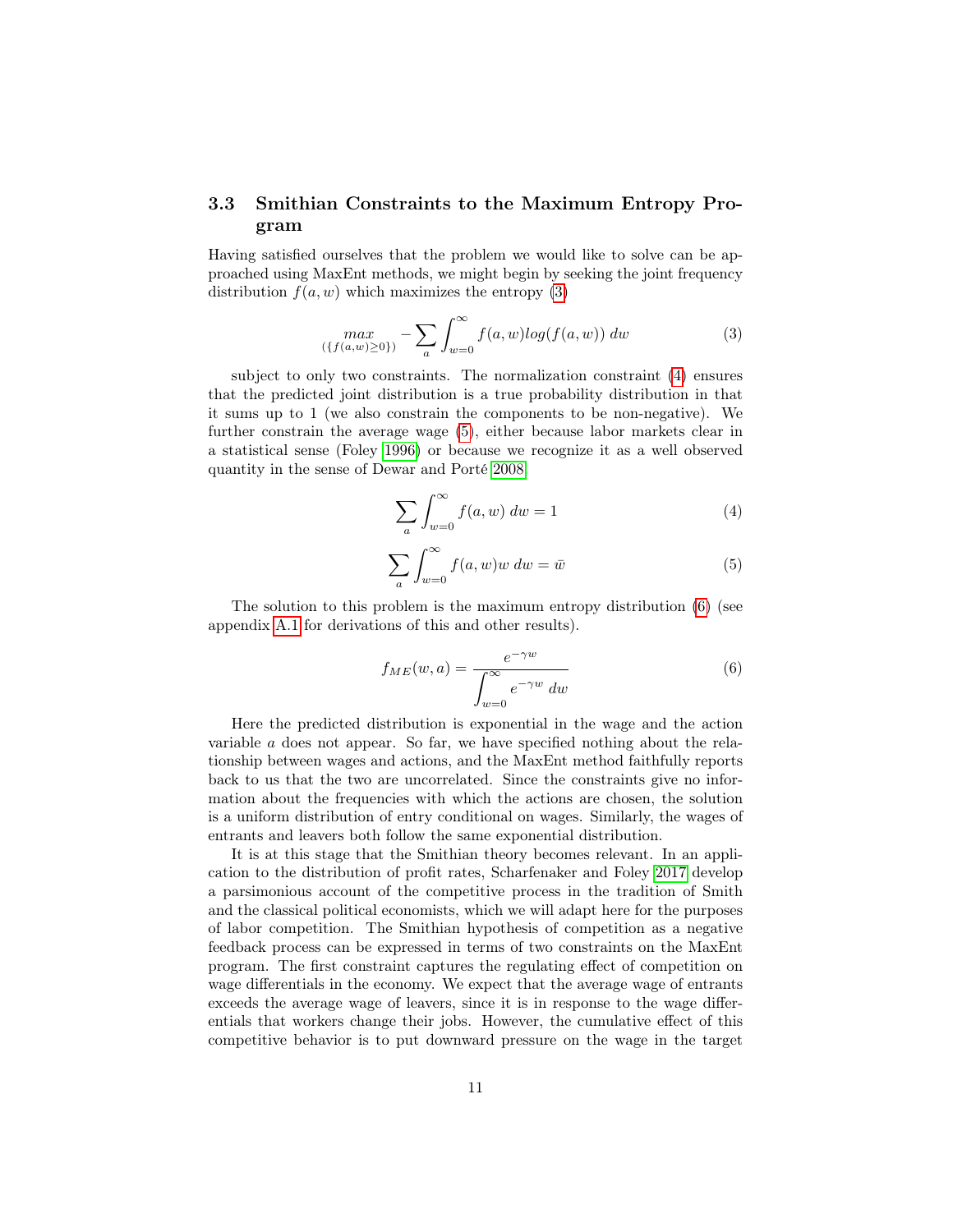niche. We express this effect by constraining the difference between the expected wage of entrants and expected wage of leavers to be no greater than a certain positive value  $\delta$  (for mathematical convenience, we weight the expected values by the population shares):

<span id="page-12-2"></span>
$$
f(enter)E(w|enter) - f(exit)E(w|exit) \le \delta
$$
\n(7)

Entrants are concentrated in labor market segments where wages tend to be above average, but their very act of entry places a downward pressure on wages back towards the average. Symmetrically, leavers are concentrated in labor market segments with lower wages, but the act of leaving introduces a lower bound in the deviation from the mean. This constraint will be binding in equilibrium, since the entropy maximization would place the conditional distributions  $f(w|enter)$  and  $f(w|exit)$  as far apart as possible to generate as uniform a marginal distribution  $f(w)$  as is possible given the remaining constraints.

The second substantive constraint used by Scharfenaker and Foley [2017](#page-27-0) specifies that the frequency of entry is increasing in the payoff level. As physical systems, humans are subject to description in terms of probability distributions and the laws of consistency that govern their use (Wolpert and Bono [2015\)](#page-28-1). Unlike the particles of statistical mechanics however, humans act purposefully within social systems of other purposeful actors. We therefore specify a payoff function  $u(w, a)$ , identical for agents of the same type, which represents the goal of the agent to find higher wage employment. Even if the payoffs are not observed, we can stipulate that an average utility level could theoretically be known. Beyond this structure of payoffs, we as researchers have no additional knowledge about the cognitive process of the agent. Given the constraint on the expected value as well as the support of the distribution, the MaxEnt principle tells us to predict a distribution over the two strategies that is of the Boltzmann form, as we have seen above.

For economists, an alternative derivation which is mathematically dual to the first approach may be more insightful. It starts with the typical agent's decision problem of choosing an action conditional on wages, which is here taking the form of a mixed strategy  $f(a|w)$ . Agents choose their strategy to maximize the expected payoff [\(8\)](#page-12-0), subject to a minimum entropy constraint.

<span id="page-12-0"></span>
$$
\max_{(\{f(a|w)\ge 0\})} \sum_{a} f(a|w) u(w, a) \tag{8}
$$

such that

$$
\sum_{a} f(a|w) = 1 \tag{9}
$$

and

<span id="page-12-1"></span>
$$
-\sum_{a} f(a|w)log(f(a|w)) \ge S_{min} \tag{10}
$$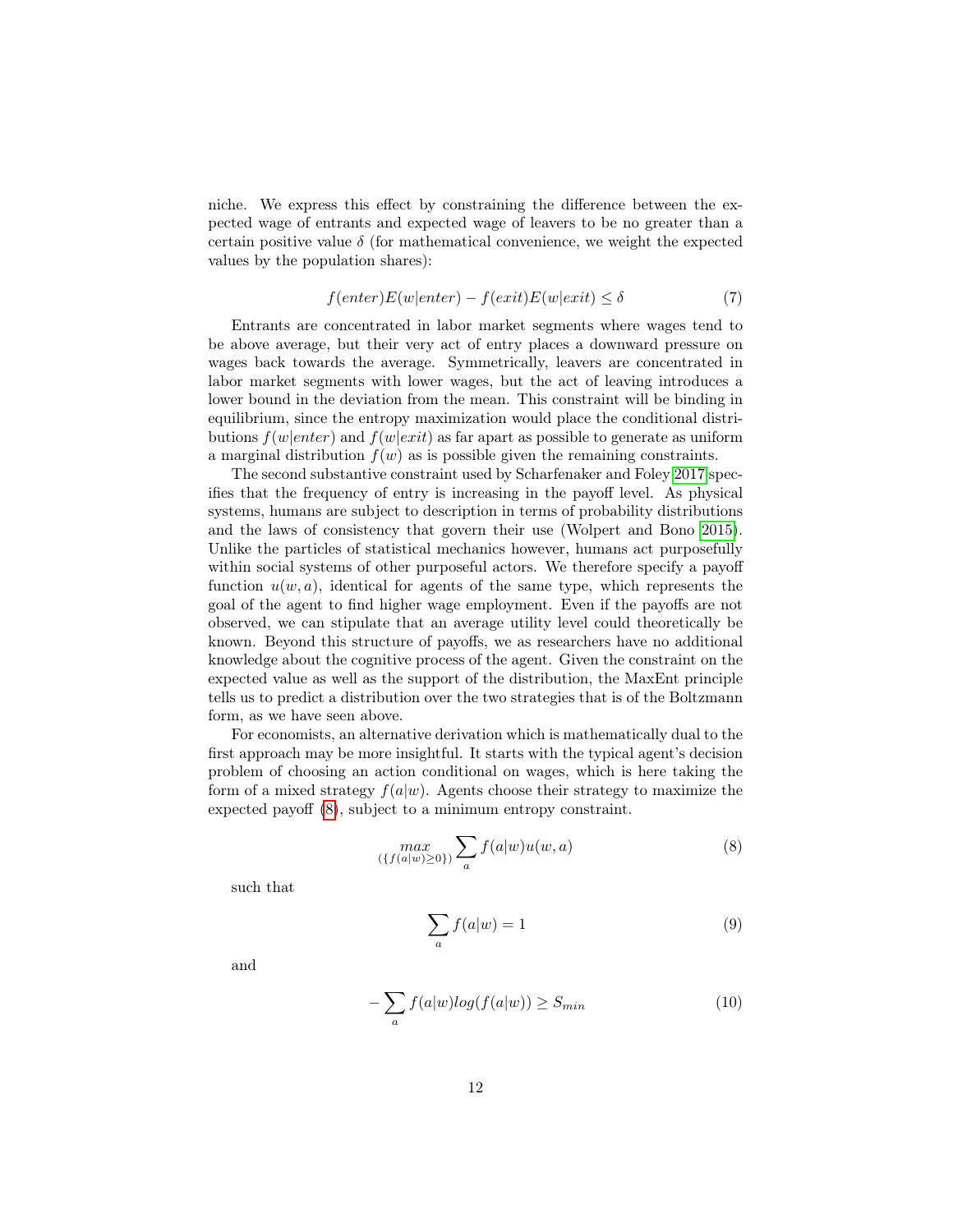The minimum entropy constraint [\(10\)](#page-12-1) represents limits on the responsiveness of the agent to wage differentials, due to bounded rationality in the face of uncertainty, mobility costs or any of the other impediments to the free mobility of labor discussed above. In its absence, the response of the agent would be concentrated at the payoff maximizing strategy. This situation of perfect rationality corresponds to the thermodynamic case of a system at zero absolute temperature. In the general case, there are limits to the information processing capabilities of the agents that introduce a non-zero lower bound to the entropy of the mixed strategy  $S_{min} > 0$ .

In order to implement this program, we will have to specify the payoff function  $u(a, w)$  in more detail. A simple approach sees the payoff of entry to be increasing in the difference between the obtained wage and a representative wage of a reference group denoted by  $\mu$ . Thus, the payoff is  $u_{entry}(w, \mu) = w - \mu$ . With this specification, the MaxEnt program [\(8\)](#page-12-0) yields the prediction that the conditional frequency of entry takes the Boltzmann form [\(11\)](#page-13-0).

<span id="page-13-0"></span>
$$
f_{ME}(enter|w;T,\mu) = \frac{e^{\frac{1}{T}(w-\mu)}}{1 + e^{\frac{1}{T}(w-\mu)}}
$$
(11)

[Equation 11](#page-13-0) predicts that the conditional distribution of entry takes the well-known logit quantal response form (Manski and McFadden [1981;](#page-26-10) McKelvey and Palfrey [1995\)](#page-26-11). Note however that we did not make any assumption about the distribution of the deviations from rationality. Instead we used the MaxEnt heuristic to predict behavior under a very general bounded rationality constraint (Wolpert [2006;](#page-28-2) Wolpert, Harré, et al. [2012;](#page-28-3) Matějka and McKay [2015\)](#page-26-12). Like any Lagrangian multiplier,  $\frac{1}{T}$  has the interpretation of the shadow price of relaxing the constraint. Here this would be the payoff gain from relaxing the entropy constraint at the margin, so that larger values of T correspond to greater levels of irrationality. In analogy with thermodynamics,  $T$  is also referred to as the behavioral temperature. As the minimum entropy constraint tends towards zero, the behavioral temperature also approaches absolute zero. In this case, [\(11\)](#page-13-0) approaches a step-function which has all agents instantaneously switching to the payoff-maximizing strategy with no room for uncertainty on the part of the agents.

### 3.4 Predictions of the Smithian Quantal Response Statistical Equilibrium Model of Competition

The MaxEnt solution to the QRSE model, derived in appendix [A.1,](#page-28-0) takes the form of a joint distribution over wages and actions  $f_{ME}(w, a)$ . The central result however is the predicted marginal wage distribution

<span id="page-13-1"></span>
$$
f_{ME}(w; \theta) = \frac{e^{S(f(a|w))}e^{-\beta\left(\tanh(\frac{w-\mu}{2T})w\right)}}{\int_{w=0}^{\infty} e^{S(f(a|w))}e^{-\beta\left(\tanh(\frac{w-\mu}{2T})w\right)} dw}
$$
(12)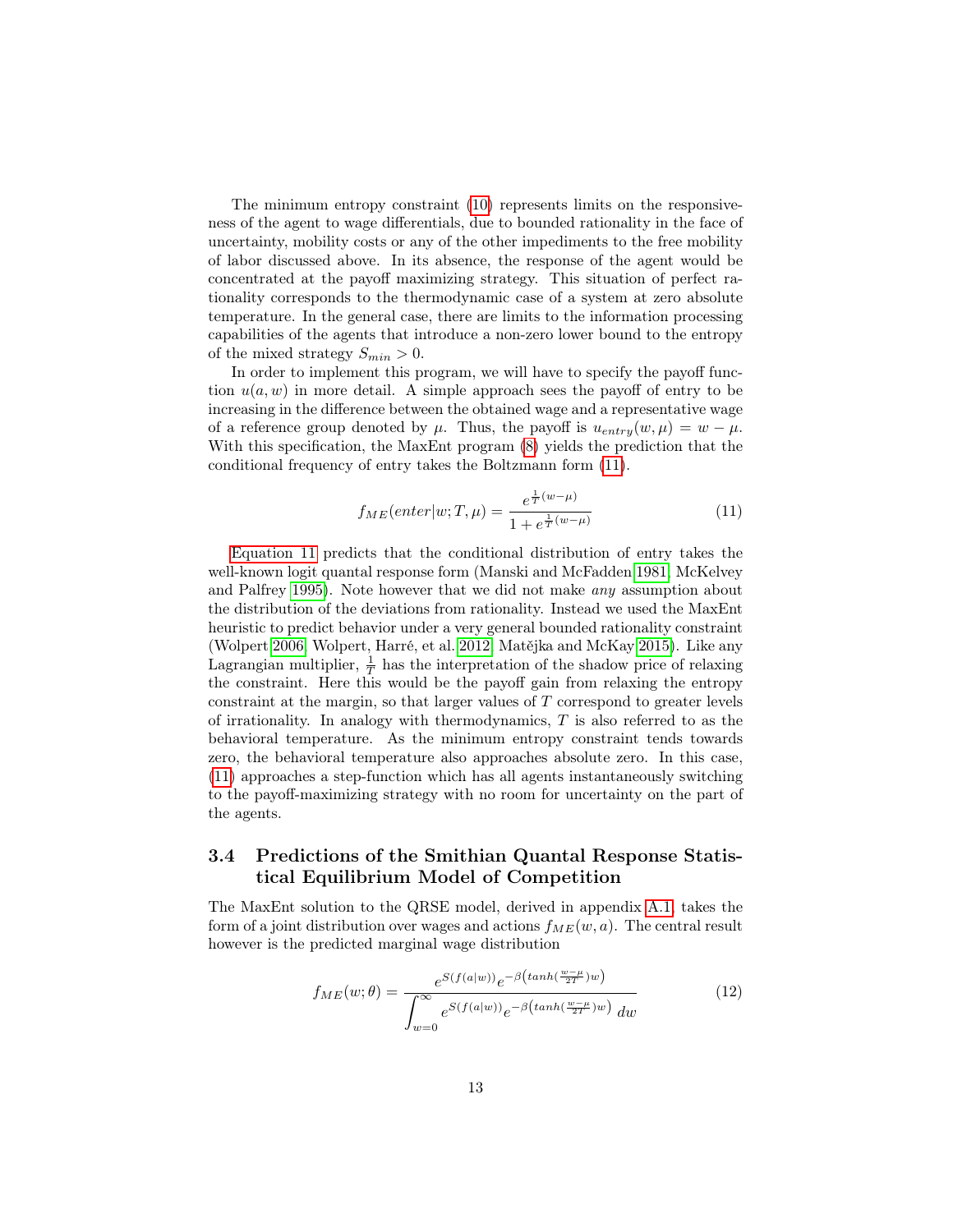where  $\theta = (T, \beta, \mu)$ . From [Equation 12,](#page-13-1) the predicted joint distribution  $f_{ME}(w, a)$  as well as any conditional distributions of interest follow from the rules of probability. In particular, we obtain the wage distributions conditional on entry and exit by multplying with the predicted frequency of entry [Equa](#page-13-0)[tion 11:](#page-13-0)

$$
f_{ME}(w|entry; \theta) = \frac{f_{ME}(w)f_{ME}(entry|w)}{f_{ME}(entry)}
$$
\n(13)

$$
f_{ME}(w|exit; \theta) = \frac{f_{ME}(w)(1 - f_{ME}(entry|w))}{(1 - f_{ME}(entry))}
$$
\n(14)

We will discuss the interpretation of the model parameter in the context of labor market segmentation in greater detail below.

# 4 Recovering Estimates of the Intensity of Competition

Estimating the parameters of the QRSE model from the wage data is now no longer an underdetermined problem because we have inferred the conditional distributions linking observed wages and unobserved actions. Instead we are confronted with the usual problem of statistical inference, namely recovering the unobserved parameter values from indirect and noisy observations on wages. Recovering these estimates can be accomplished using maximum likelihood or Bayesian approaches to inference.

### 4.1 Likelihood Interpretation of the Minimum Relative Entropy

The main conceptual difficulty is in understanding that the predicted marginal wage distribution  $f_{ME}(w; \theta)$  can be interpreted as the kernel of a multinomial likelihood [\(1\)](#page-10-0). Together with the normalizing multiplicity factor it specifies the probability of different frequency distributions n over the wage bins. The value of the multinomial distribution  $g(f(w); N, f_{ME}(w; \theta))$  can therefore be interpreted as the probability of observing a wage distribution  $f(w)$  given that the wage data were generated by the Smithian model with parameter values  $(\theta)$ for a market with  $N$  workers.

As in the discussion of the MaxEnt principle, we can choose a more convenient approximate form of the multinomial likelihood. In particular, it can be shown that the multinomial log-likelihood per worker is equal to the negative Kullback-Leibler (KL) divergence (see appendix [A.1\)](#page-28-0). The KL divergence [\(15\)](#page-14-0) is a directed measure of distance between probability distributions.

<span id="page-14-0"></span>
$$
D_{KL}(p||q) = -\sum_{x} p(x)log\left(\frac{p(x)}{q(x)}\right)
$$
\n(15)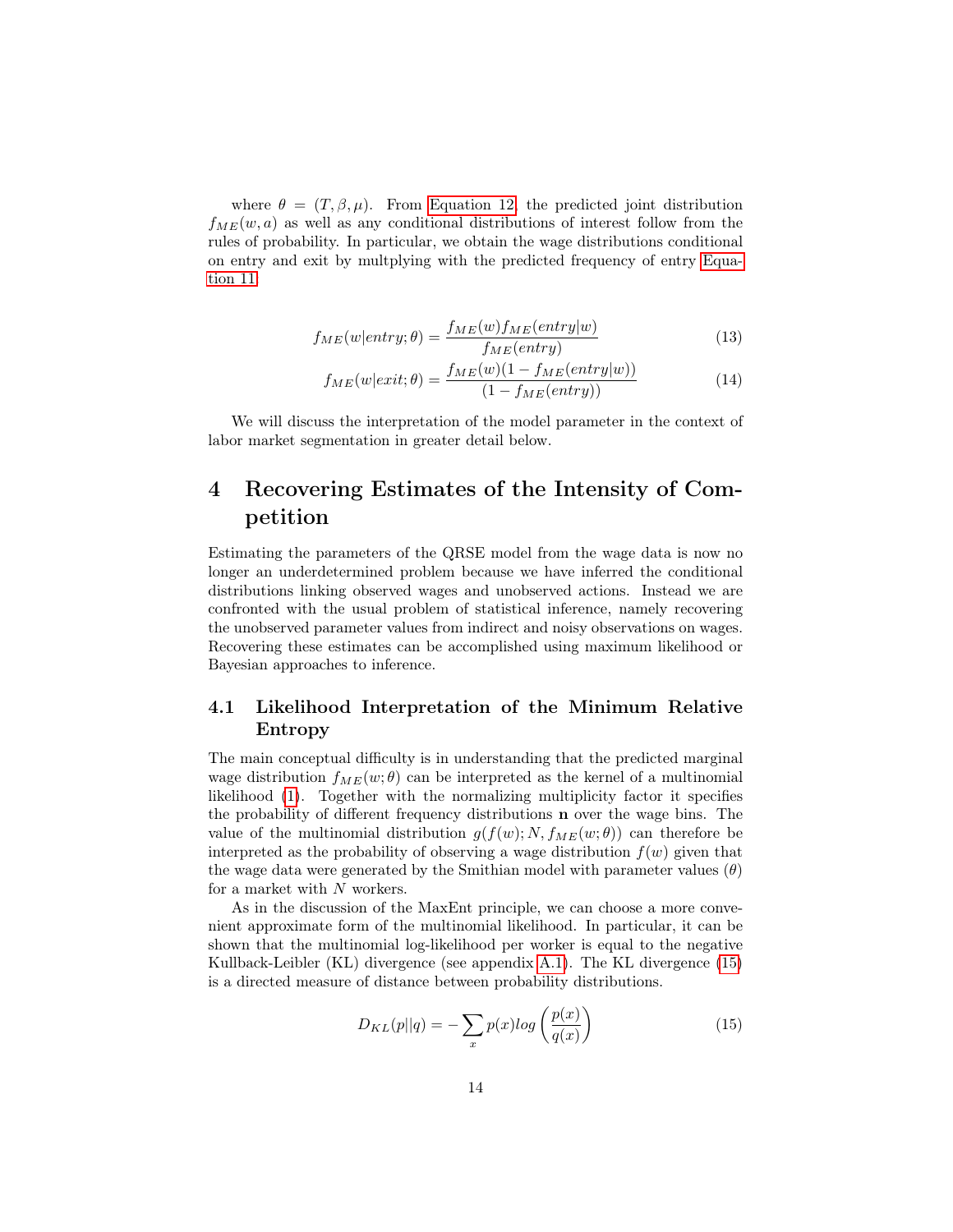where we define  $0 \cdot log(0) \equiv 0$ . The KL divergence is also referred to as the relative entropy, since for a uniform reference distribution  $q$ , [\(15\)](#page-14-0) reduces to the Shannon entropy [\(2\)](#page-10-1). Therefore minimizing the KL divergence  $D_{KL}(f(w)||f_{ME}(w; \theta))$  is equivalent to maximizing the multinomial likelihood  $g(f(w); N, f_{ME}(w; \theta))$  (Shlens [2014;](#page-27-5) Niven [2005\)](#page-26-5). For  $D_{KL}(p||q) = 0$ , the average likelihood is equal to 1, whereas it tends to 0 as  $D_{KL}(p||q) \longrightarrow \infty$ . Because of the interpretation of the KL divergence as the relative entropy, the marginal wage distribution implied by the maximum likelihood parameter values minimizes the information lost by using the predictions of the Smithian model instead of the observed wage distribution.

The approach taken in this study is to maximize the posterior probability distribution  $p(\theta|w)$  of the model parameters in light of the observed wage data. For the parameters  $\mu$  and  $\beta$ , we assume uninformative uniform prior distributions. The behavioral temperature  $T$  is bounded below by 0, so we use an exponential prior. Given the large sample size, the likelihood vastly dominates the posterior distribution and the priors have only minimal influence.

Further details on the numerical methods used for estimation can be found in appendix [A.1.](#page-28-0)

#### 4.2 Assessing the Fit of the Smithian Model

We are now able to make sense of the evidence presented above about the fit of the Smithian model to the wage data. We have already shown visually in [Figure 1](#page-6-0) that the observed wage distributions  $f(w)$  are closely matched by the fitted distribution  $f_{MAP}(w)$ . An alternative way of displaying the data is on a log-linear plot, which shows exponential relationships as straight lines. Furthermore, double exponential (or Laplace) distributions would fall in a tentlike fashion on such plots. As [Figure 2](#page-16-0) shows, the observed distributions in fact take on a tent-like shape but with a significant "dome" around the most common (or modal) wage. In other words, the frequency is not decreasing as fast as would be expected from a double-exponential distribution when moving away from the mode. The Smithian model is capable of fitting this feature of the data. Significantly, the Smithian model is also able to account for the drop-off in observed frequencies at low wages. This feature of wage distributions is interpreted in this model as the outcome of competitive exit from low-wage labor market segments.

There are some limits to the fit of this model in the upper tail of the distribution that can give us indications about missing constraints operating on processes in the labor market. It is important to note however that the logarithmic scale emphasizes deviations in the extremes of the distribution, where there are only very few observations. Mostly this concerns respondents with weekly labor incomes above USD 3'000, which excludes the bulk of workers in the US economy.

A useful transformation of the KL divergence is the Informational Distin-guishibility measure (Soofi, Ebrahimi, and Habibullah [1995\)](#page-27-6),  $ID(p, q) = 1$  $e^{-D_{KL}(p||q)}$ . It ranges between 0 and 1 where values close to 0 indicate that the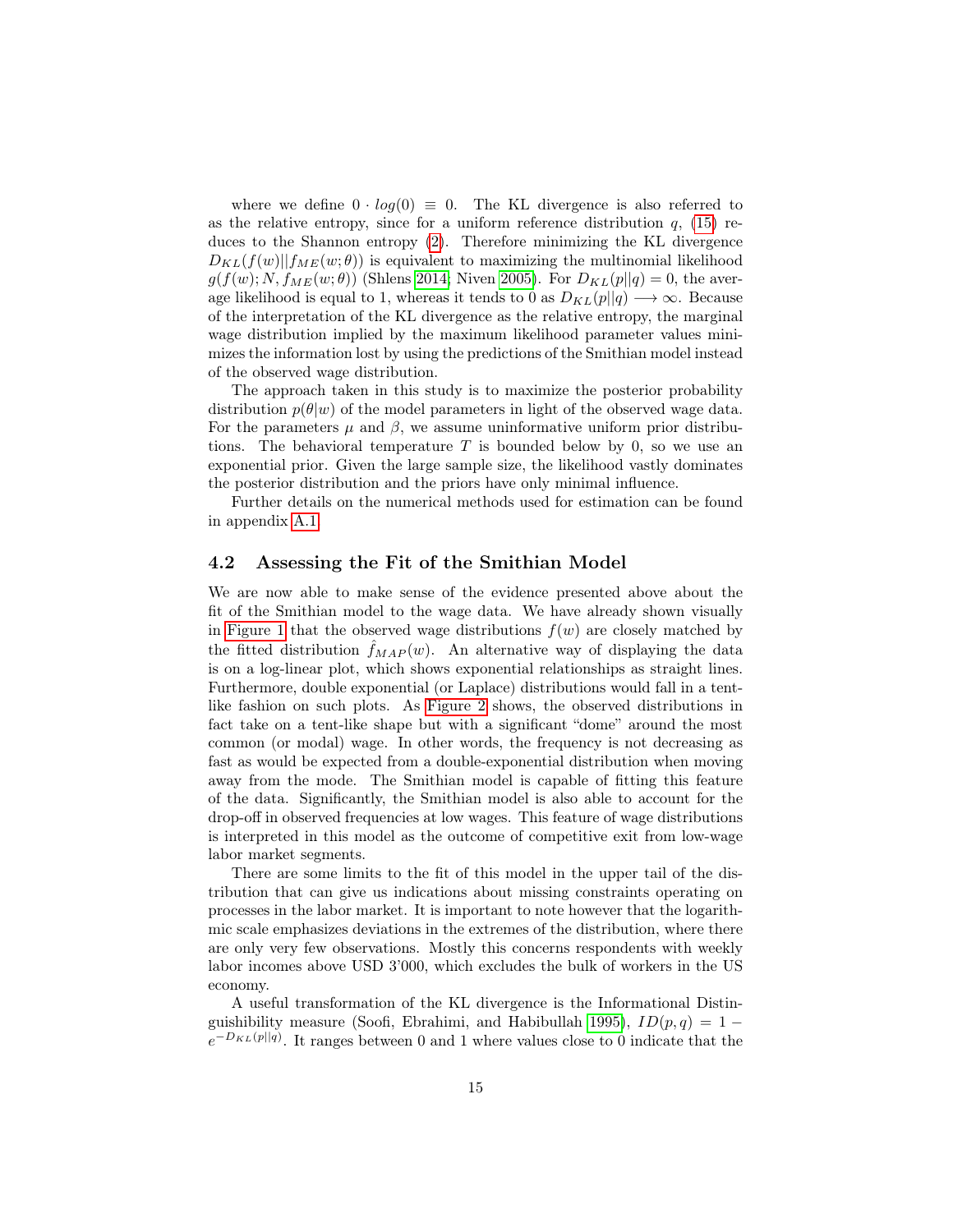

<span id="page-16-0"></span>Figure 2: Observed and estimated marginal wage distributions by labor market experience, pooled 2007-2011 ACS data, on a log-linear scale. Predicted distributions are estimated from the Smithian Quantal Response Statistical Equilibrium Model.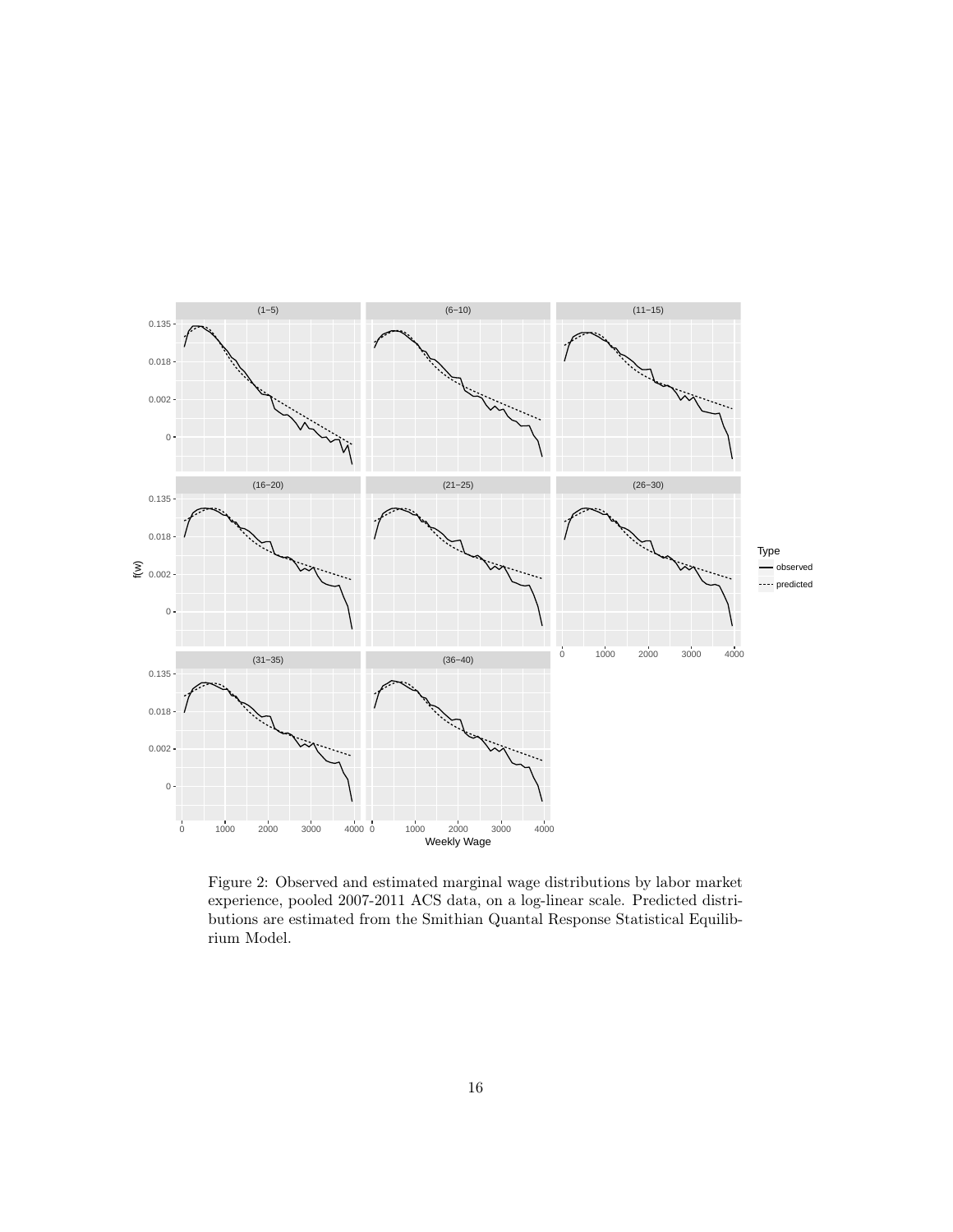| Experience | Soofi's ID | ß           | $\hat{\mu}$ | Ť   |     |
|------------|------------|-------------|-------------|-----|-----|
| $(1-5)$    | 0.018      | $1.3E-03$   | 691         | 243 | 488 |
| $(6-10)$   | 0.013      | 9.7E-04     | 858         | 271 | 667 |
| $(11-15)$  | 0.026      | 7.9E-04     | 956         | 273 | 801 |
| $(16-20)$  | 0.028      | $7.3E-04$   | 988         | 282 | 842 |
| $(21-25)$  | 0.030      | $7.1E-04$   | 1005        | 283 | 860 |
| $(26-30)$  | 0.029      | $7.1E-04$   | 1029        | 287 | 852 |
| $(31-35)$  | 0.028      | $7.4E-04$   | 1023        | 295 | 822 |
| $(36-40)$  | 0.026      | $8.2E - 04$ | 930         | 281 | 768 |

<span id="page-17-0"></span>Table 1: Maximum a-posteriori estimates of the model parameters and Soofi's Informational Distinguishability statistic for the Smithian Quantal Response Statistical Equilibrium Model, fitted to the wage distributions by labor market experience, pooled 2007-2011 ACS data.

two distributions  $(p, q)$  are not distinguishable. [Table 1](#page-17-0) presents  $ID(f(w), \hat{f}_{MAP}(w))$ as a measure of the goodness-of-fit of the Smithian model for the different labor market strata. Overall the ID statistics are low, indicating a very good fit to the data. Clearly the best correspondence with the Smithian model occurs for recent labor market entrants with between 10 or fewer years of experience, where the model accounts for around 98% of the information contained in the wage distribution. With increasing labor market experience, the impact of other factors is likely to accumulate and lead to a decrease in the predictive ability of the model. However, the loss in information from using the Smithian model to approximate the observed wage distributions remains limited to at most 3.2%.

### 4.3 Measuring the Intensity of Competition Implied by Smithian Competition

The Smithian quantal response statistical equilibrium model proposed here generates predictions not only of the marginal wage distribution  $f(w)$  but also of the conditional distributions  $f(a|w)$  and  $f(w|a)$ . While the model predicted that the responses of entry to wage differentials will be of the logit quantal response form, we can now learn about the estimated steepness of the logit curve, for which  $\hat{T}^{-1}$  helps us find an upper bound. This parameter is a measure of workers' sensitivity to wage differentials. Furthermore, we have only specified that wages of those entering or leaving their labor market segment differ on average by a certain value. In addition to the estimate of this value,  $\delta$ , we are now able to give an estimate of the entire wage distribution of each group. Together,  $(\hat{T}, \delta)$  give a comprehensive picture of the intensity of competition on the basis of incomplete data. We also discuss the interpretation of the remaining parameters,  $(\hat{\beta}, \hat{\mu})$ .

First, we turn to the implied behavioral responses in the different labor market strata. [Figure 3](#page-19-0) shows the predicted frequencies of entry and exit conditional on the wage, this time estimated from the observed wage distribution. Since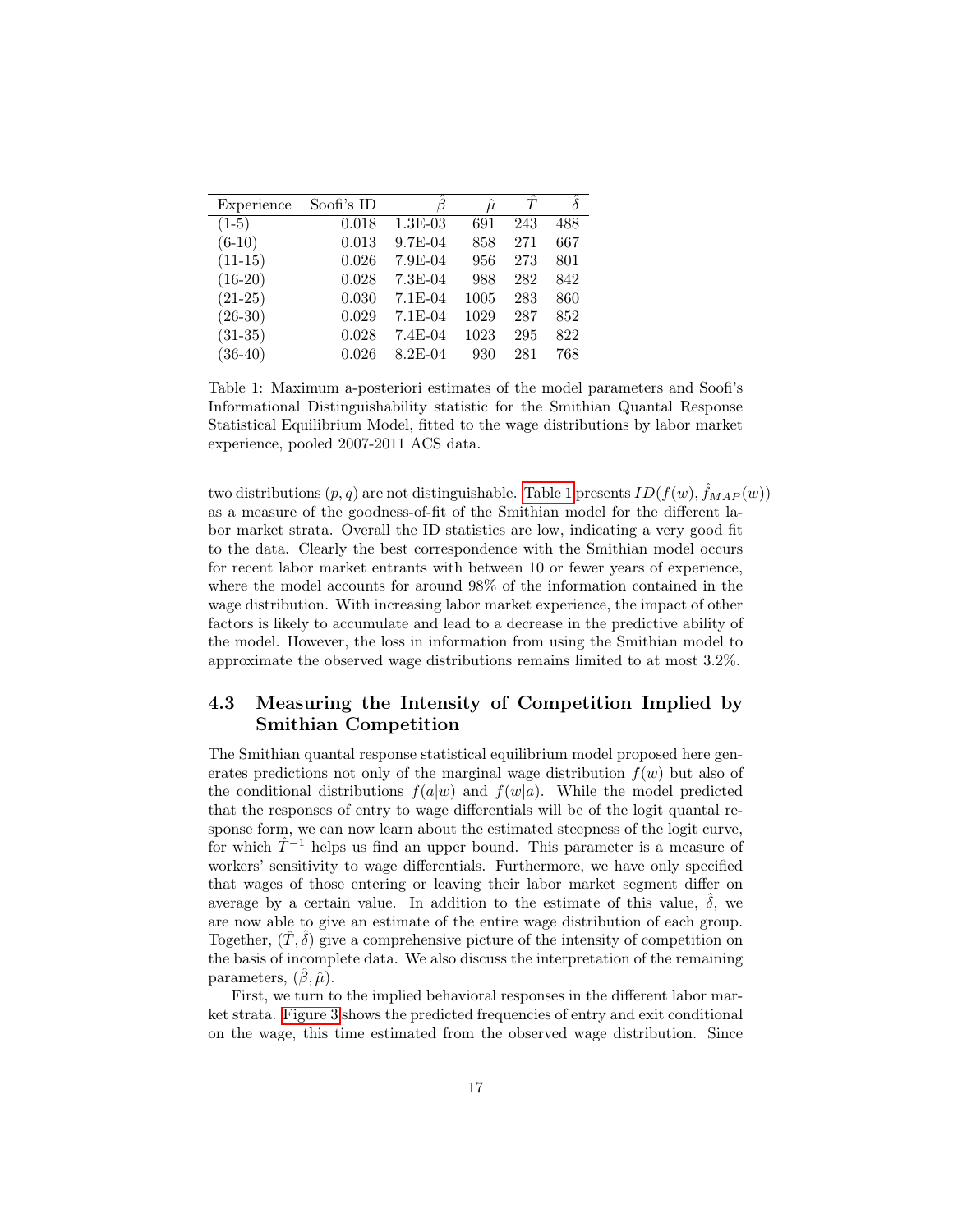the two actions entry and exit are complementary, we can deduce the predicted conditional frequency of exit as  $1 - f(enter|w)$ . The two curves cross at the reference wage level  $\mu$ . At this wage, the typical worker is just indifferent between entering and leaving a particular labor market segment. In general,  $\mu$ will be different from the average wage and other wage levels commonly chosen to represent a group's typical wage. For wages close to 0, the model predicts that nearly all agents will choose to exit their labor market segment. On the other hand, for weekly wages above US\$ 2000, entry will be the nearly universal response. For workers with little labor market experience, this change in predicted probabilities is more rapid and a weekly wage of US\$ 1000 is sufficient to induce entry for about 75% of workers.

In addition to a graphical analysis of the predicted frequencies, we can use the estimated behavioral temperature  $\ddot{T}$  as an index of the degree of behavioral response. From logistic regressions, readers may be familiar with the interpretation of the estimated coefficient  $\hat{T}^{-1}$  as the predicted change in the log odds for a unit change in the payoff to entry. Since log odds are not easily interpretable, we instead define two related measures of behavioral responsiveness. Note that the logistic curve is steepest near wages close to the reference wage where the predicted frequency is  $e^{\frac{Q}{T}}$  $\frac{e^T}{1+e^T} = 0.5$ . At this point, the derivative of the logistic function equals  $\frac{1}{4 \cdot \hat{T}}$  which corresponds to the maximum increase<br>in the predicted frequency of entry for a USD1 increase in the weekly wage. Second, we can easily find the range of wages in which  $P\%$  of workers change their stance between exit and entry into a market segment. We define the "p-th sensitive range" as  $\mu \pm \hat{T} log(\frac{P}{1-P}).$ 

[Table 1](#page-17-0) shows that the least experienced group has the lowest behavioral temperature, so that for wages near the mode, a US\$ 100 increase in the wage leads to an increase in the predicted probability of entry of 10 percentage points. This value decreases for more experienced worker and plateaus around 8 percentage points. It is not surprising to find the greatest responsiveness to wage differentials among least experienced workers who likely have the highest propensity for job change due to life-cycle events such as school completion and marriage. Correspondingly, more experienced workers have fewer opportunities for job change due to increasing fixed costs of moving (home ownership, schooling of children) and the declining expected lifetime benefit of mobility as on-the-job experience is accumulated.

The second inference that the model allows us to draw is with respect to the conditional wage distributions of entrants and leavers [\(Figure 4\)](#page-21-0). The shape of these two distributions was not specified in advance, only their means were constrained to be different by an unknown amount  $\delta$ . Without this constraint, the MaxEnt program would have placed the two distributions as far apart as possible to generate as uniform a joint distribution as possible. However, competition limits the extent to which market segments dominated by entry can exceed the segments dominated by exit. Consequently, the mass of the wage distribution for leavers is below that of entrants. As a second measure of labor market segmentation, we propose the estimated difference in weekly wages be-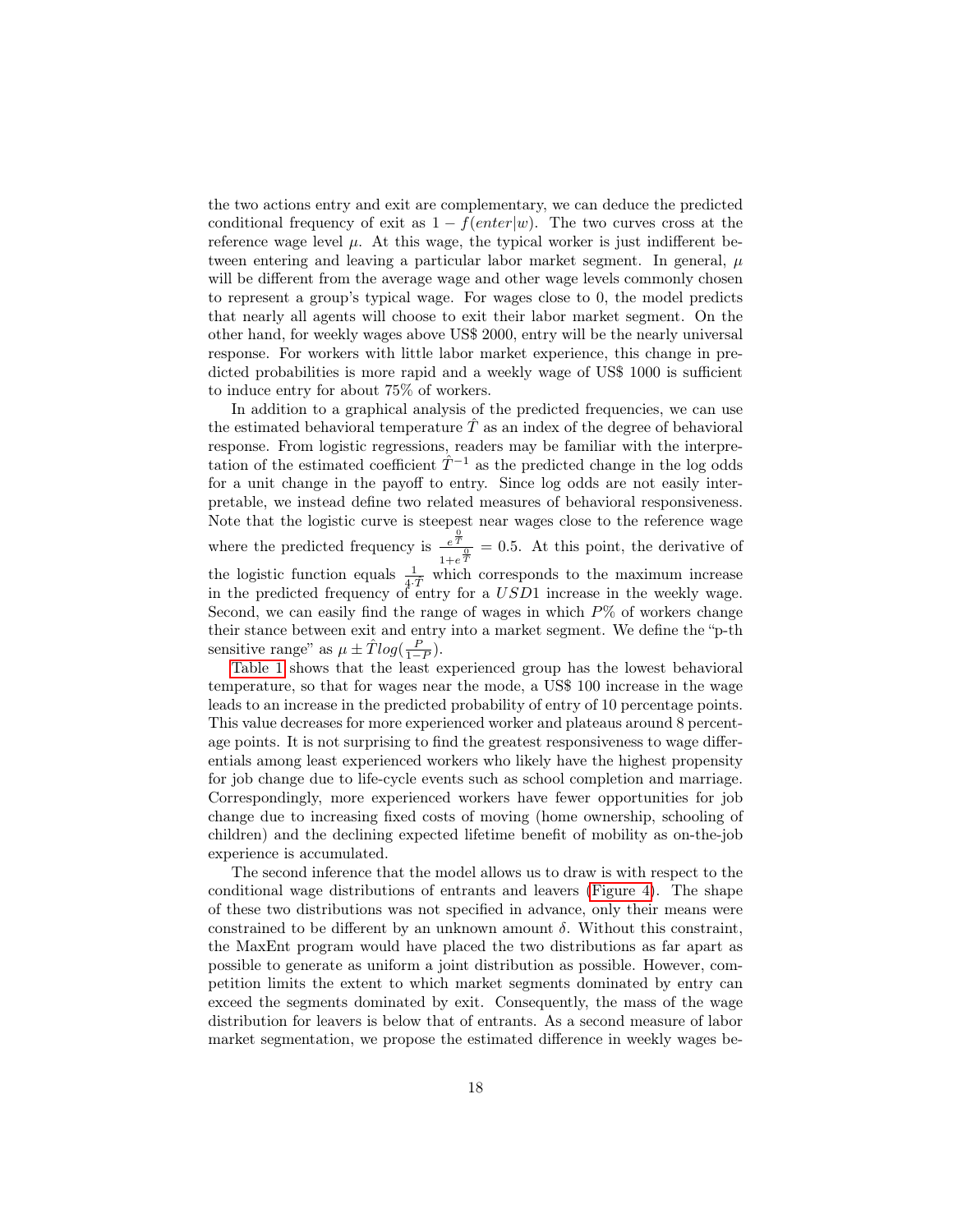

<span id="page-19-0"></span>Figure 3: Frequencies of entry conditional on wages estimated from the Smithian Quantal Response Statistical Equilibrium Model, fitted to the wage distributions by labor market experience, pooled 2007-2011 ACS data.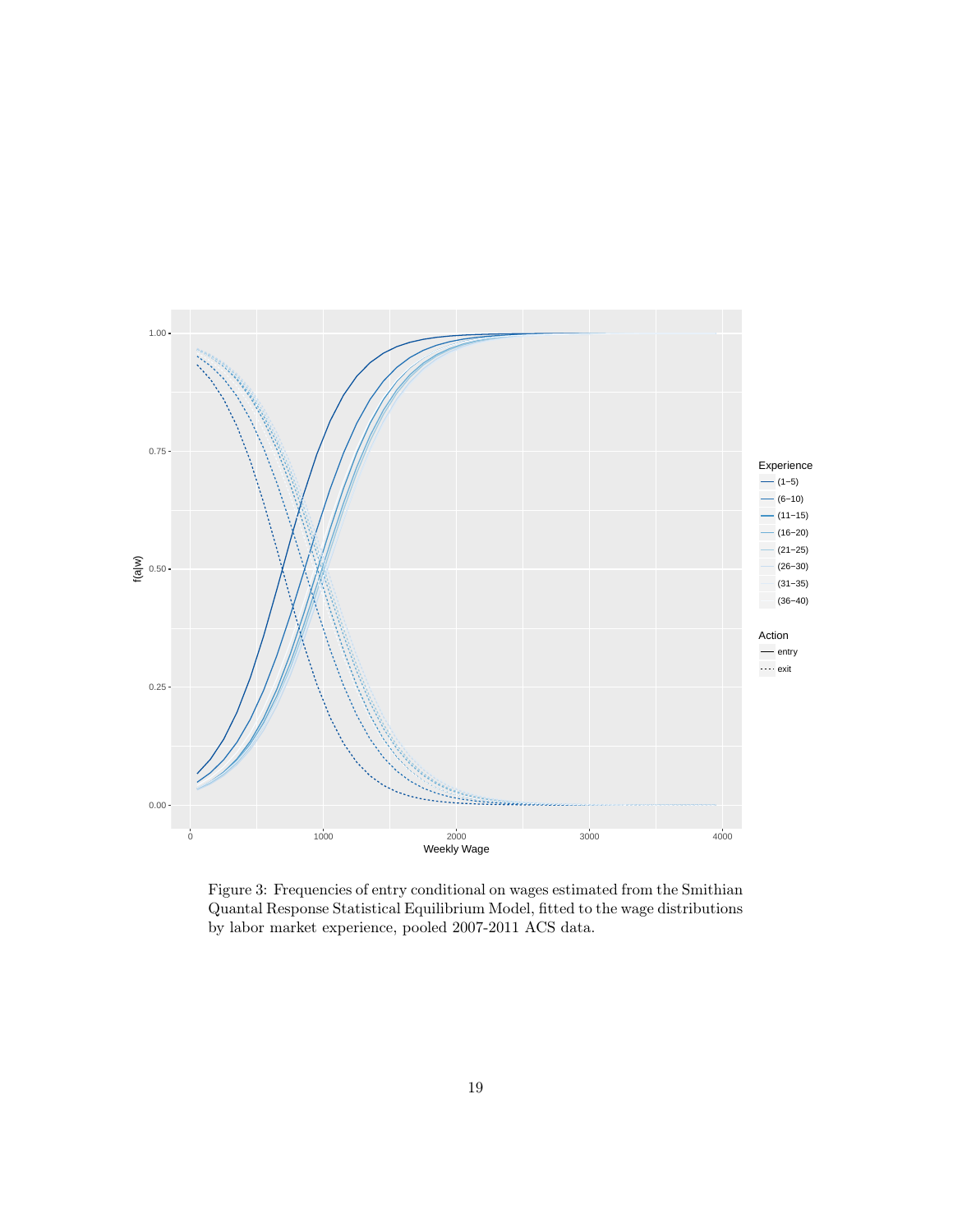tween entrants and leavers  $\hat{\delta}$ . This difference is a measure of the effectiveness of competition at enforcing wage equalization across labor market segments.

In general, the lower the estimated behavioral temperature in an experience group, the closer also the two conditional wage distributions. [Table 1](#page-17-0) indicates that there is such a positive correlation between the behavioral temperature T and the degree of negative feedback  $\delta$ . This relationship between the parameters is in fact a logical consequence of the Smithian model. Smaller gaps between the average conditions of entrants and leavers indicate a greater degree of competitiveness, which needs to be sustained by more vigorous competitive behavior.

Thus, we can give intuitive interpretations to the estimated quantities  $(\hat{T}, \hat{\mu}, \hat{\delta})$ . The parameter  $\beta$  represents an entropy price of the difference between the weighted expected wages conditional on entry and exit. As in any Lagrange multiplier problem,  $\beta$  is interpretable as the marginal effect of relaxing the constraint on the objective. In this case, the parameter represents the increase in the entropy of the marginal wage distribution (measured in nats) for a small increase in the difference between the expected wages of entrants and leavers.

### 5 Discussion

The model presented in this paper speaks primarily to the literature on labor market competition and market clearing. In the Smithian Quantal Response Statistical Equilibrium model, the situation of perfect competition with a unique wage for all workers of the same type is a degenerate and extremely unlikely case. Our model is therefore related to the literature on "segmented" labor markets. These studies account for wage differentials not predicted by human capital or other observable characteristics by arguing for the existence of at least two functionally distinct market segments (Dickens and Lang [1993\)](#page-25-10).

There is significant disagreement as to the mechanisms of this segmentation. From a political economy perspective, Reich, Gordon, and Edwards [1973](#page-27-7) argue that workers in the primary segment are shielded from competition by workers in the secondary segment due to employer efforts to divide the work force along social identity lines and undermine solidarity. Privileged groups in the primary segment may also actively try to restrict access to outsiders through closed-shop union policies and similar efforts. The degree of labor market segmentation then has important implications for the formation and stability of worker coalitions.

Alternatively, an efficiency wage or labor discipline approach (Shapiro and Stiglitz [1984;](#page-27-8) Bowles and Gintis [1990\)](#page-25-11) would relate the segmentation to differences in the incompleteness of wage contracts, perhaps due to greater degrees of autonomy in primary occupations. If effort is harder to ascertain in some occupations, employers would find it profitable to pay wages above the market clearing level, thereby rationing jobs in this segment. Similarly the available pool of unemployed workers may be greater for some job categories than for others, leading to lower wages in those segments. Thus in addition to affecting the average bargaining power of workers, the threat of unemployment may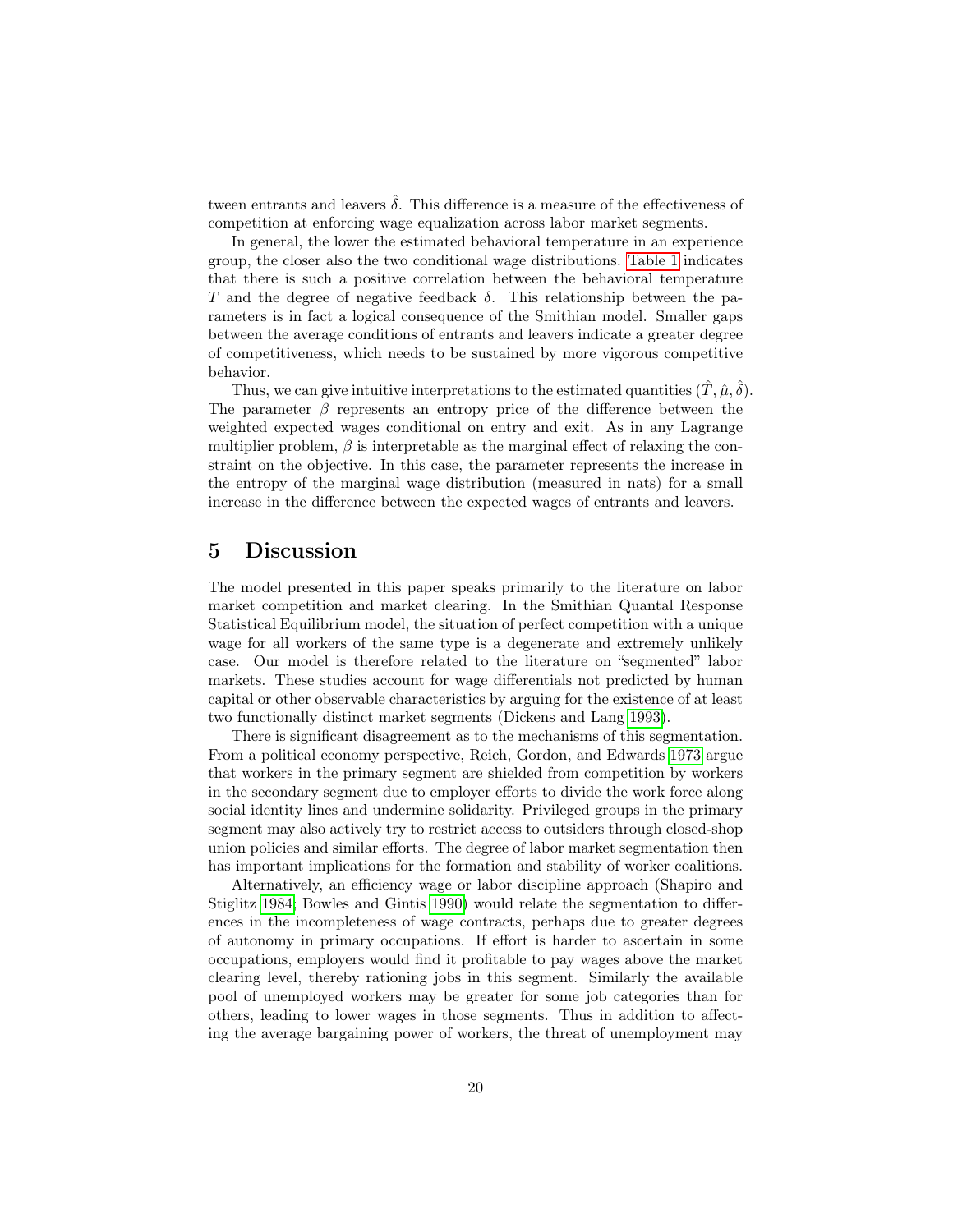

<span id="page-21-0"></span>Figure 4: Wage distributions conditional on entry/exit behavior, estimated from the Smithian Quantal Response Statistical Equilibrium Model. Fitted to the wage distributions by labor market experience, pooled 2007-2011 ACS data.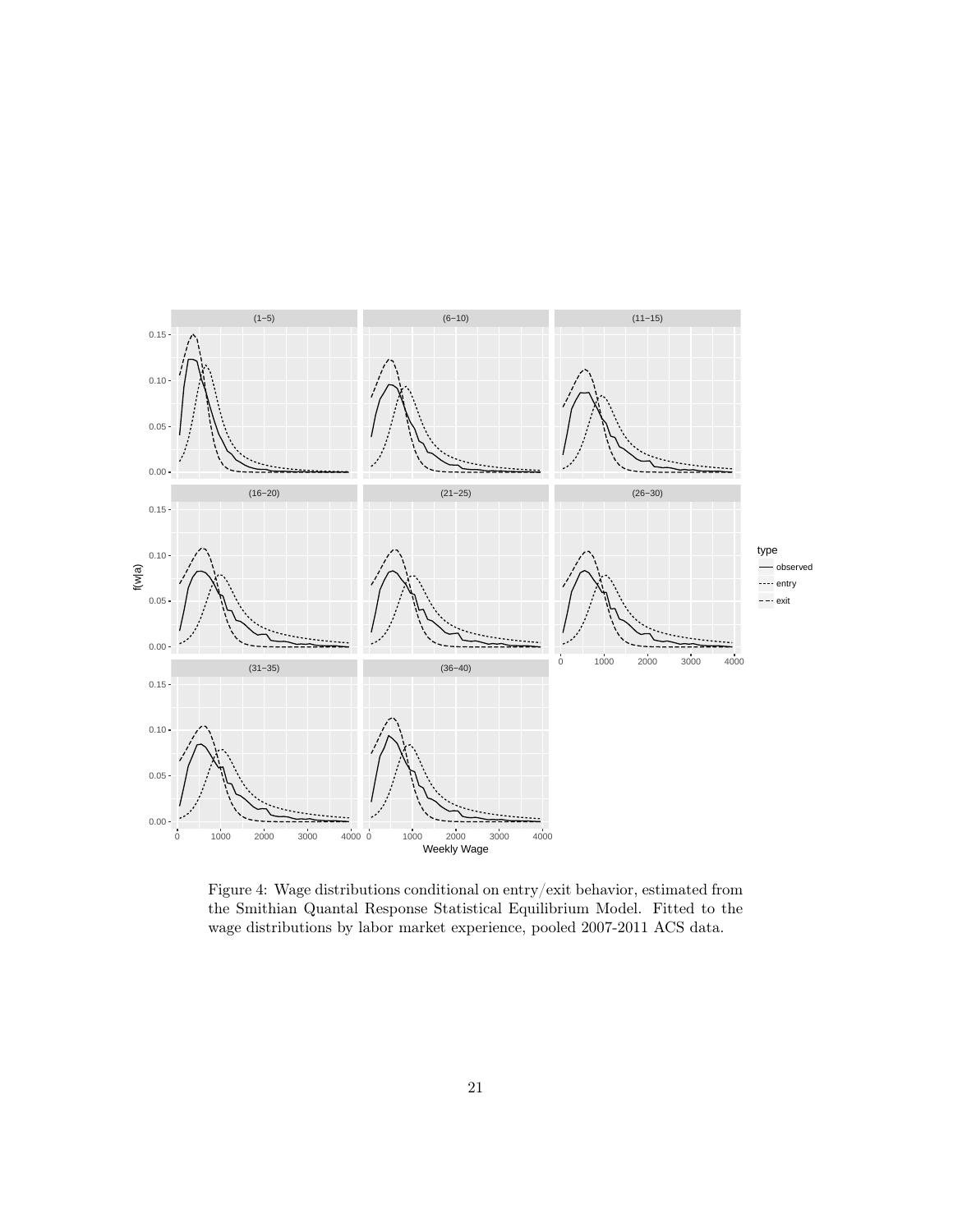be particularly effective at preventing wage increases in low-wage sectors by discouraging the out-mobility of workers (Botwinick [1993\)](#page-25-12).

The Smithian QRSE model is agnostic with respect to the precise mechanisms of segmentation, but it insists on some degree of wage inequality even among completely homogeneous agents. This inequality is the result of the normal operation of a labor market with non-zero behavioral temperature, which means conversely that there will be a degree of segmentation in all labor markets. The empirical literature on segmented labor markets either specifies the boundaries of the segments by occupation or industry, or uses switching models (Dickens and Lang [1985\)](#page-25-13) to determine membership in segments endogenously from the data. Our model is more flexible than these approaches by giving up on the precise specification of labor market segments in favor of a simple measure of segmentation for the market as a whole. More fundamentally, any of the models of segmentation discussed above are in fact encompassed by the Smithian QRSE class of models. All that is required by the QRSE model is that labor mobility imposes some limits on the differential bargaining power of workers.

The statistical equilibrium approach adopted in our model deals effectively with more general conceptual problems related to representing the competitive process. Most empirical labor market studies are based implicitly on the Walrasian paradigm, in which the degree of competition in a market is a function primarily of the number of agents. In the model presented here, the level of competition is independent of the population size, or is an intensive property of the system. Equilibrium concepts such as those of Walras or Nash are absolute rest points at which no individual has an incentive to change their strategy. Statistical mechanics, which has been developed to reconcile an atomic theory of matter with the phenomenological results of thermodynamics, provides a different type of equilibrium concept. Statistical equilibrium is inherently compatible with, and indeed enforced by, continuous fluctuation at the microscopic level. Unlike the traditional equilibrium concepts, statistical equilibrium descriptions do not attempt to keep track of individual trading histories of each agent.<sup>[5](#page-22-0)</sup> By giving up the attempt at modeling each individual's economic fate, the statistical equilibrium approach gains robustness and a built-in ability to deal with microscopic dynamics.

The QRSE model developed in this study is also related to the field of econophysics. This literature has developed a number of insightful analogies between economic phenomena and the statistical mechanics of particles. Noticing the

<span id="page-22-0"></span><sup>&</sup>lt;sup>5</sup>In fact, it is in part the attempt to track individual trading histories from an endowment point to the market equilibrium that has generated many of the pitfalls of Walrasian theory. The need for a mythical "auctioneer" who checks individuals' excess demands but allows trade only at the equilibrium prices comes from the same misguided strategy. As statistical physicists would have known, state variables such as a system's temperature are not defined outside of thermal equilibrium. The attempt of Walrasian theory to have agents trade only at well-defined market prices and thereby preserve their wealth from the endowment to the equilibrium point requires unrealistic assumptions about agents' preferences (E. Smith and Foley [2008\)](#page-27-9). These difficulties also reveal the futility of policy based on the second fundamental theorem of welfare economics (Foley [2010\)](#page-25-14).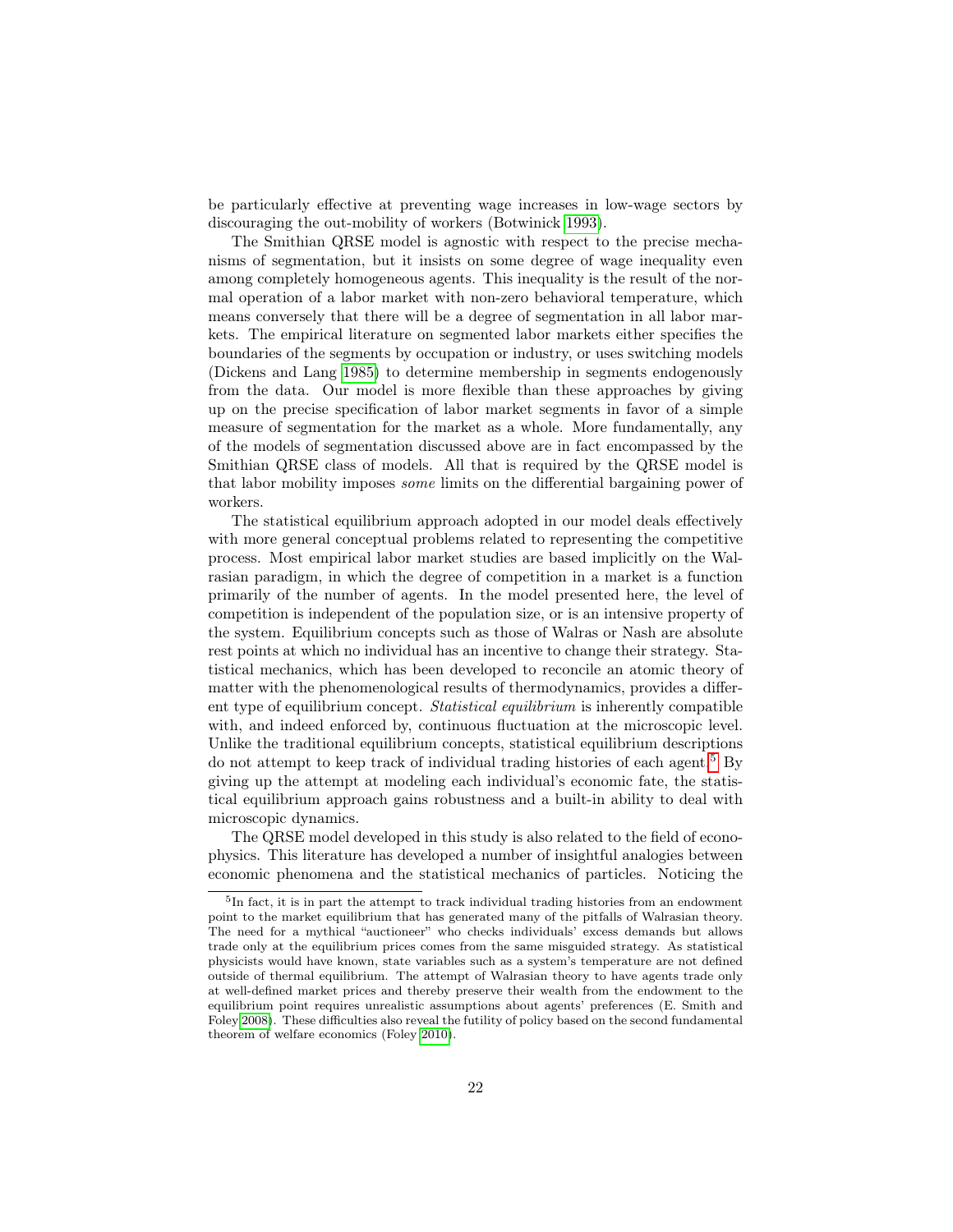positively-skewed and fat-tailed appearance of wage distributions, some authors have characterized the wage distribution as an exponential distribution (e.g. Dragulescu and Yakovenko [2000;](#page-25-8) Drăgulescu and Yakovenko [2001;](#page-25-15) Shaikh, Papanikolaou, and Wiener [2014\)](#page-27-10). The main benefit of exponential distributions is their extreme parsimony, being defined by only one free parameter. This parsimony comes at a price however, particularly if we are interested in a more finely tuned analysis of the bottom rung of the labor market. The exponential distribution predicts the highest frequency for wages just above 0, or any other minimum wage level one cares to specify. While this dovetails with Classical Political Economy ideas that wages are regulated by historically-specific levels of subsistence (Schneider [2010\)](#page-27-11), there is a non-negligible infra-modal part in observed wage distributions for which the exponential model fails. The QRSE model on the other hand accounts for this regularity by allowing for out-mobility of workers from low-wage labor market segments.

The equilibrium concept employed in the econophysics literature is clearly statistical, however the question of how the competitive behavior of workers and wages mutually condition each other has not been investigated in a comprehensive way. Furthermore, some of the models in this literature draw direct analogies with physical models at the expense of economic intuition. In an analogy with the ideal gas law, agents are partitioned over "money" levels and the mean energy constraint is justified by claiming that money is conserved in exchange (Dragulescu and Yakovenko [2000;](#page-25-8) Drăgulescu and Yakovenko [2001;](#page-25-15) Yakovenko [2013\)](#page-28-4). A more economically motivated take on the exponential distribution of wages can be found in the ideas of statistical market-clearing (Foley [1996\)](#page-25-9) and social scaling (Santos [2017\)](#page-27-12), as well as in the segmentation hypothesis of Schneider [2015.](#page-27-2)

The Smithian model presented in this paper does not draw on physics analogies. Instead, it is rooted in the fundamental premises of economic theory that agents are goal-oriented and that their social interaction produces results that are not intended by any individual. The model closest to our own is discussed in Toda [2011;](#page-27-13) Toda [2012.](#page-27-14) The author argues for a double-power law of labor income distribution, which arises when the logarithm of wages is Laplace distributed. The Laplace is the stationary distribution of a stochastic process with mean-reversion at a constant rate. This process corresponds to a labor market where all workers independently of their current wages are subject to the same competitive process. Our model directly specifies the constraints on the equilibrium distribution rather than describing the underlying stochastic process. While the stochastic differential model of the latter author describes the time evolution of wages, it does not explicitly represent the interaction between the workers' actions and their wage outcomes as is done in our model.

### 6 Conclusion and Future Work

This paper has shown how measures of the competitiveness of labor markets can be extracted from incomplete data. Social scientists are often confronted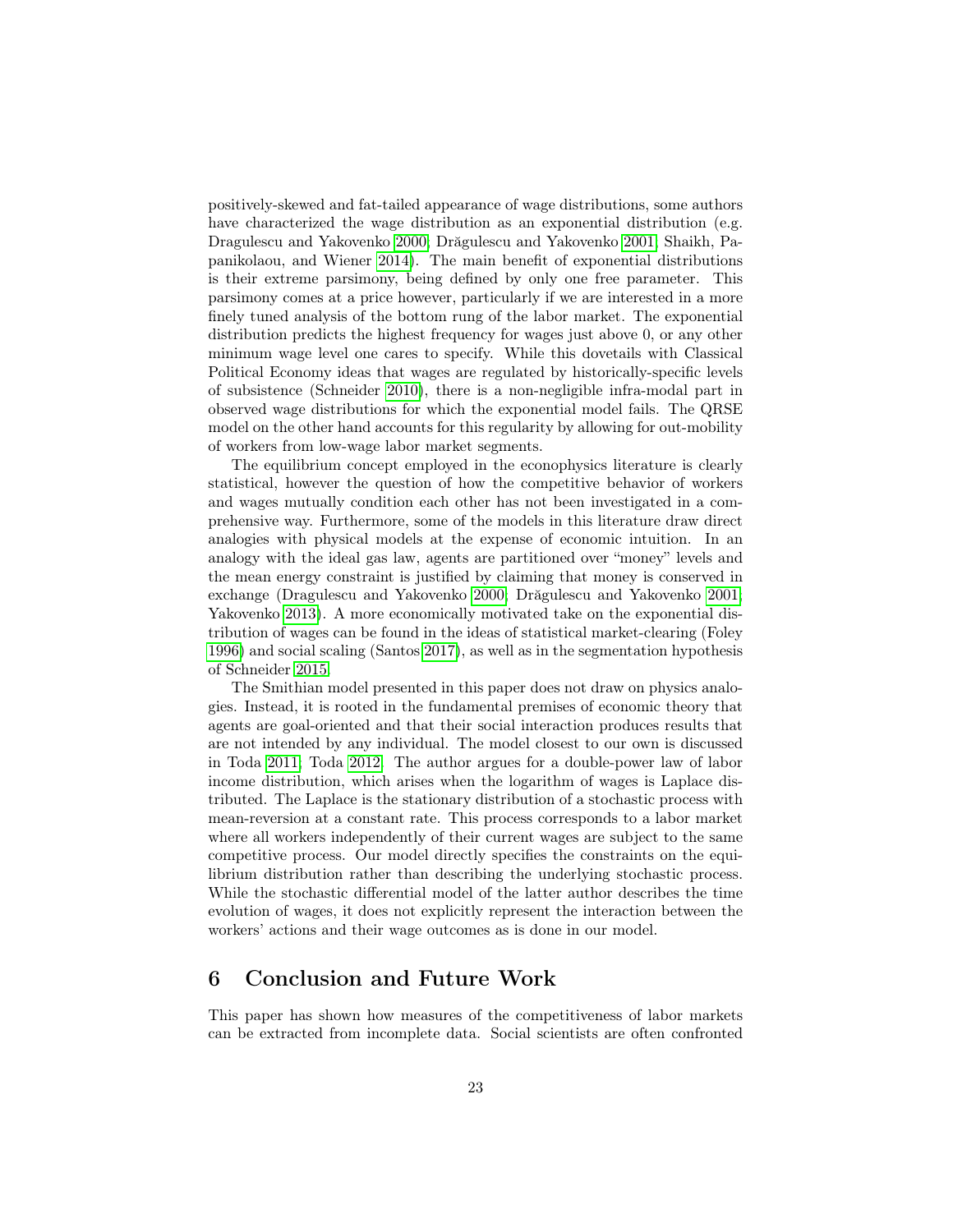with problems of this type if they want to make use of population survey and census data. Cross-sectional information on outcome variables such as wages and consumption is available, but the behaviors which are jointly determined with these outcomes are usually not observed.

In this paper we have shown that the Smithian model of competition together with the maximum entropy principle help to extract useful information from this kind of data. The Smithian model was condensed to two limited assumptions about the mutual dependence between wages and actions. Since actions are not observed, the familiar estimation techniques of regression modeling did not seem to be available. At this stage, the MaxEnt principle was used to infer the least biased joint distribution of wages and actions that was still consistent with the Smithian model. The resulting distributions left three degrees of freedom undetermined. In a final stage, we estimated the most likely value of these parameters by fitting the Smithian prediction to the observed wage distribution. The fit of this model is remarkably good, particularly in light of its parsimonious nature. We proposed that the two parameters  $(T, \delta)$  constitute straightforward measures of competition, whose values are reasonable for the labor market strata investigated in this paper.

The QRSE model has a number of interesting applications in the field of labor economics. Further work in this line of research includes exploring possible correlates of the measures of labor competition, as well as their evolution over time. A large literature has been devoted to analyzing the evolution of wage inequality in the US over the past decades, with a particular emphasis on average wage differences between low- and high-skilled workers. Relatively little attention has been devoted to the analysis of "residual" wage inequality, and the Smithian model would allow the researcher to extract valuable behavioral information from the residual data. Another extension would incorporate additional information about social identity of the workers and its role in the competitive process. If certain social groups are precluded from competing in more attractive labor market segments to a greater extent than other groups, this information could be incorporated as an additional constraint of the Smithian model. The QRSE approach is a very general modeling framework that could in principle extend to more complex scenarios, such as multinomial choices between more than two alternative actions. Such a model could, for instance, be used to investigate the choice between different labor markets rather than being limited to entry and exit decisions within the same labor market stratum.

### References

- <span id="page-24-0"></span>Abowd, John M., Kevin L. McKinney, and Nellie L. Zhao (2017). Earnings Inequality and Mobility Trends in the United States: Nationally Representative Estimates from Longitudinally Linked Employer-Employee Data. Working Paper 23224. National Bureau of Economic Research.
- <span id="page-24-1"></span>Akerman, Anders et al. (2013). "Sources of Wage Inequality". In: American Economic Review 103.3, pp. 214–219.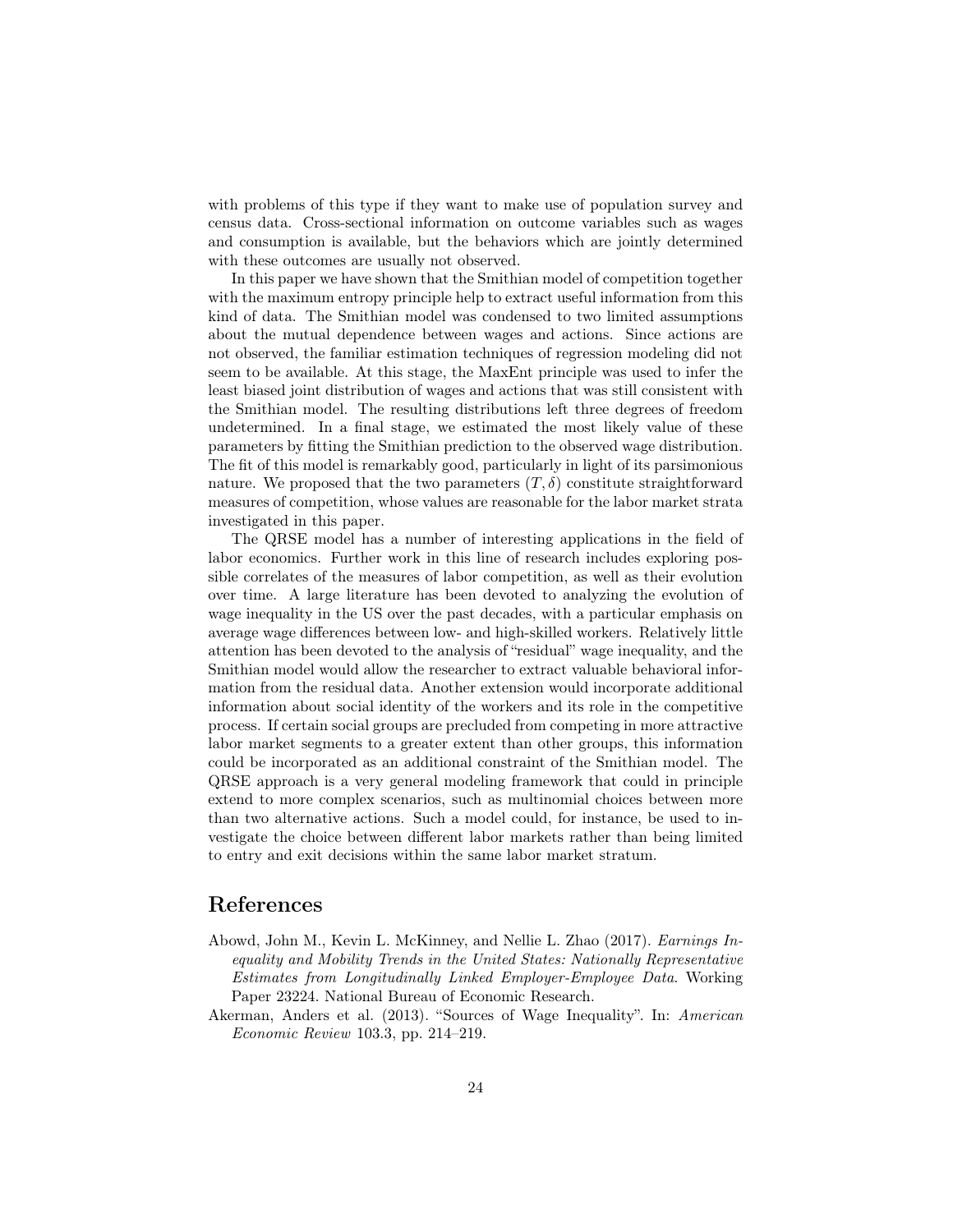- <span id="page-25-2"></span>Andersson, Fredrik et al. (2012). "Decomposing the Sources of Earnings Inequality: Assessing the Role of Reallocation". In: Industrial Relations: A Journal of Economy and Society 51.4, pp. 779–810.
- <span id="page-25-16"></span>Benham, Tim et al. (2017). "CEoptim: Cross-Entropy R Package for Optimization". In: Journal of Statistical Software 76.8, pp. 1–29.
- <span id="page-25-17"></span>Borjas, George J. (2014). Immigration Economics. Harvard University Press. 295 pp.
- <span id="page-25-12"></span>Botwinick, Howard (1993). Persistent inequalities: wage disparity under capitalist competition. Princeton, N.J: Princeton University Press. 300 pp.
- <span id="page-25-11"></span>Bowles, Samuel and Herbert Gintis (1990). "Contested Exchange: New Microfoundations for the Political Economy of Capitalism". In: Politics  $\mathcal C$  Society 18.2, pp. 165–222.
- <span id="page-25-0"></span>Brunhoff, Suzanne de (1978). The state, capital and economic policy. London: Pluto Press.
- <span id="page-25-1"></span>Card, David, Jörg Heining, and Patrick Kline (2013). "Workplace Heterogeneity and the Rise of West German Wage Inequality". In: The Quarterly Journal of Economics 128.3, pp. 967–1015.
- <span id="page-25-6"></span>Caticha, Ariel and Roland Preuss (2004). "Maximum entropy and Bayesian data analysis: Entropic prior distributions". In: Physical Review E 70.4.
- <span id="page-25-4"></span>Cogliano, Jonathan  $F(2011)$ . Smith's perfect liberty and Marx's equalized rate of surplus-value. Working Paper 8. Department of Economics, The New School for Social Research.
- <span id="page-25-7"></span>Dewar, Roderick C. and Annabel Porté (2008). "Statistical mechanics unifies different ecological patterns". In: Journal of Theoretical Biology 251.3, pp. 389– 403.
- <span id="page-25-13"></span>Dickens, William T. and Kevin Lang (1985). "A Test of Dual Labor Market Theory". In: The American Economic Review 75.4, pp. 792–805.
- <span id="page-25-10"></span>— (1993). "Labor Market Segmentation Theory: Reconsidering the Evidence". In: Labor Economics: Problems in Analyzing Labor Markets. Ed. by William Darity. Dordrecht: Springer Netherlands, pp. 141–180.
- <span id="page-25-8"></span>Dragulescu, Adrian and Victor M. Yakovenko (2000). "Statistical mechanics of money". In: The European Physical Journal B-Condensed Matter and Complex Systems 17.4, pp. 723–729.
- <span id="page-25-15"></span>Drăgulescu, Adrian and Victor M. Yakovenko (2001). "Evidence for the exponential distribution of income in the USA". In: The European Physical Journal B - Condensed Matter and Complex Systems 20.4, pp. 585–589.
- <span id="page-25-5"></span>Foley, Duncan K. (1994). "A Statistical Equilibrium Theory of Markets". In: Journal of Economic Theory 62.2, pp. 321–345.
- <span id="page-25-9"></span>— (1996). "Statistical Equilibrium In A Simple Labor Market". In: Metroeconomica 47.2, pp. 125–147.
- <span id="page-25-3"></span> $-$  (2006). Adam's fallacy: a guide to economic theology. OCLC: ocm71266532. Cambridge, Mass: Belknap Press of Harvard University Press. 265 pp.
- <span id="page-25-14"></span> $(2010)$ . "What's wrong with the fundamental existence and welfare theorems?" In: Journal of Economic Behavior & Organization 75.2, pp. 115– 131.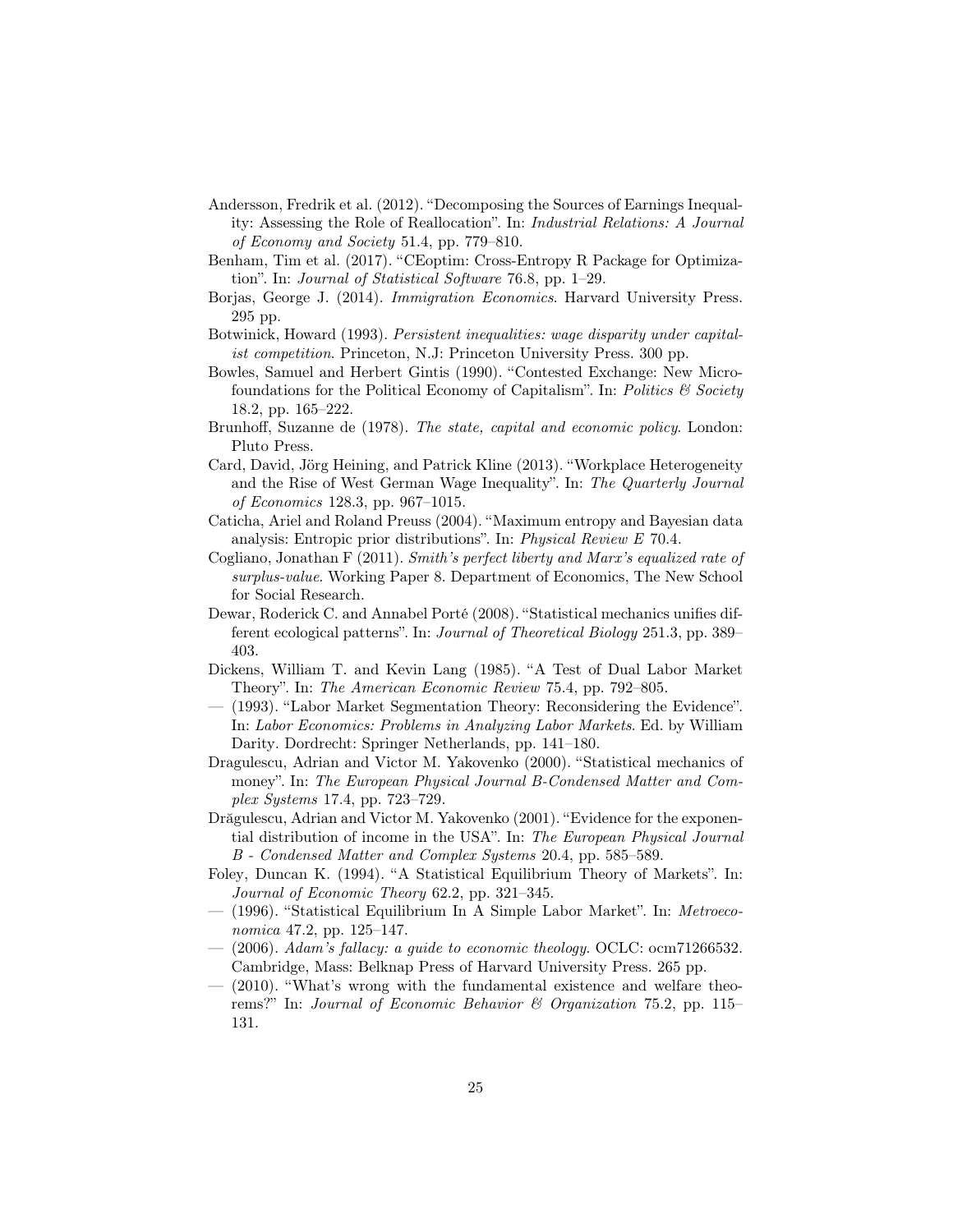- <span id="page-26-1"></span>Foley, Duncan K. (2014). "The Long-Period Method and Marx's Theory of Value". In: Evolution of economic theory: essays in honour of Bertram Schefold. Ed. by Volker Caspari. Routledge, pp. 15–38.
- <span id="page-26-0"></span>Gleicher, David and Lonnie K. Stevans (1992). "Net employment reserves and occupational wage rate determination". In: Journal of Post Keynesian Economics 15.1, pp. 125–146.
- <span id="page-26-7"></span>Golan, Amos (2017). Foundations of info-metrics: modeling and inference with imperfect information. New York, NY: Oxford University Press.
- <span id="page-26-8"></span>Jaynes, Edwin T. (1957). "Information Theory and Statistical Mechanics". In: Phys. Rev. 106.4, pp. 620–630.
- <span id="page-26-6"></span>Jaynes, Edwin T. and G. Larry Bretthorst (2003). Probability theory: the logic of science. Cambridge, UK ; New York, NY: Cambridge University Press. 727 pp.
- <span id="page-26-2"></span>Jones, Reece (2016). Violent borders: refugees and the right to move. London New York: Verso. 212 pp.
- <span id="page-26-4"></span>Judge, George G. and Ron C. Mittelhammer (2011). An Information Theoretic Approach to Econometrics. Cambridge University Press. 249 pp.
- <span id="page-26-13"></span>Kapur, Jagat Narain and Hiremaglur K Kesavan (1992). Entropy optimization principles with applications. Boston: Academic Press.
- <span id="page-26-3"></span>Lane, Julia (2009). "Inequality and the Labor Market: Employers". In: The Oxford handbook of economic inequality. Ed. by Wiemer Salverda, Brian Nolan, and Timothy M. Smeeding. Oxford; New York: Oxford University Press, pp. 204–229.
- <span id="page-26-10"></span>Manski, Charles F. and Daniel McFadden, eds. (1981). Structural analysis of discrete data with econometric applications. Cambridge, Mass: MIT Press. 477 pp.
- <span id="page-26-12"></span>Matějka, Filip and Alisdair McKay (2015). "Rational Inattention to Discrete Choices: A New Foundation for the Multinomial Logit Model". In: American Economic Review 105.1, pp. 272–298.
- <span id="page-26-11"></span>McKelvey, Richard D. and Thomas R. Palfrey (1995). "Quantal Response Equilibria for Normal Form Games". In: Games and Economic Behavior 10.1, pp. 6–38.
- <span id="page-26-9"></span>Milaković, Mishael (2001). A Statistical Equilibrium Model of Wealth Distribution. Computing in Economics and Finance 2001 214. Society for Computational Economics.
- <span id="page-26-16"></span>Nash, John C. and Ravi Varadhan (2011). "Unifying Optimization Algorithms to Aid Software System Users: optimx for R". In: Journal of Statistical Software 43.9, pp. 1–14.
- <span id="page-26-15"></span>Nelder, John A and Roger Mead (1965). "A simplex method for function minimization". In: The computer journal 7.4, pp. 308–313.
- <span id="page-26-5"></span>Niven, Robert K. (2005). "Combinatorial Information Theory: I. Philosophical Basis of Cross-Entropy and Entropy". arXiv preprint cond-mat/0512017.
- <span id="page-26-14"></span>R Core Team (2013). R: A Language and Environment for Statistical Computing. ISBN 3-900051-07-0. Vienna, Austria: R Foundation for Statistical Computing.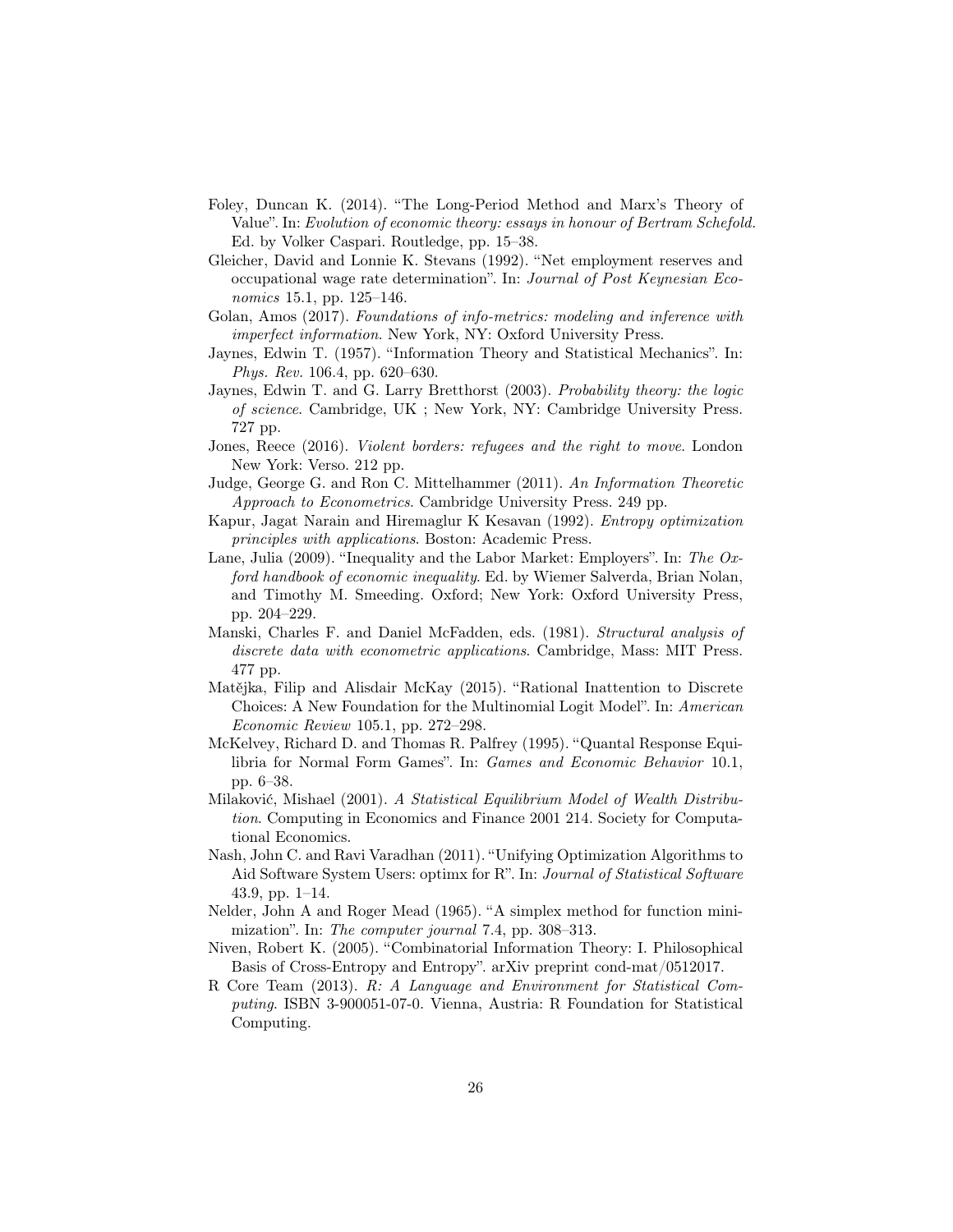- <span id="page-27-7"></span>Reich, Michael, David Gordon, and Richard Edwards (1973). "A Theory of Labor Market Segmentation". In: The American Economic Review 63.2. bibtex: reich\_theory\_1973, pp. 359–365.
- <span id="page-27-17"></span>Ruggles, Steven et al. (2015). Integrated Public Use Microdata Series: Version 6.0 [Machine-readable database].
- <span id="page-27-12"></span>Santos, Paulo L. dos (2017). "The Principle of Social Scaling". In: Complexity 2017, pp. 1–9.
- <span id="page-27-0"></span>Scharfenaker, Ellis and Duncan K. Foley (2017). "Quantal Response Statistical Equilibrium in Economic Interactions: Theory and Estimation". In: Entropy 19.9.
- <span id="page-27-4"></span>Scharfenaker, Ellis and Paulo L. dos Santos (2015). "The distribution and regulation of Tobin's". In: Economics Letters 137, pp. 191–194.
- <span id="page-27-3"></span>Scharfenaker, Ellis and Gregor Semieniuk (2016). "A Statistical Equilibrium Approach to the Distribution of Profit Rates: Distribution of Profit Rates". In: Metroeconomica.
- <span id="page-27-11"></span>Schneider, Markus (2010). "Essays on the Statistical Mechanics of the Labor Market and Implications for the Distribution of Earned Income". Doctoral Dissertation. The New School for Social Research.
- <span id="page-27-2"></span>— (2015). "Revisiting the thermal and superthermal two-class distribution of incomes: A critical perspective". In: The European Physical Journal B 88.1.
- <span id="page-27-10"></span>Shaikh, Anwar, Nikolaos Papanikolaou, and Noe Wiener (2014). "Race, gender and the econophysics of income distribution in the USA". In: Physica  $A$ : Statistical Mechanics and its Applications 415, pp. 54–60.
- <span id="page-27-8"></span>Shapiro, Carl and Joseph E. Stiglitz (1984). "Equilibrium Unemployment as a Worker Discipline Device". In: The American Economic Review 74.3, pp. 433– 444.
- <span id="page-27-5"></span>Shlens, Jonathon (2014). Notes on Kullback-Leibler Divergence and Likelihood. Preprint arXiv:1404.2000 [cs, math].
- <span id="page-27-1"></span>Smith, Adam (1999). The wealth of nations. London: Penguin Books.
- <span id="page-27-9"></span>Smith, Eric and Duncan K. Foley (2008). "Classical thermodynamics and economic general equilibrium theory". In: Journal of Economic Dynamics and Control 32.1, pp. 7–65.
- <span id="page-27-6"></span>Soofi, Ehsan S., Nader Ebrahimi, and Mohamed Habibullah (1995). "Information Distinguishability with Application to Analysis of Failure Data". In: Journal of the American Statistical Association 90.430, pp. 657–668.
- <span id="page-27-13"></span>Toda, Alexis Akira (2011). "Income dynamics with a stationary double Pareto distribution". In: Physical Review E 83.4.
- <span id="page-27-14"></span>— (2012). "The double power law in income distribution: Explanations and evidence". In: Journal of Economic Behavior & Organization 84.1, pp. 364– 381.
- <span id="page-27-18"></span>U.S. Census Bureau (2014). Design and Methodology. American Community Survey. Version 2.0. U.S. Government Printing Office.
- <span id="page-27-16"></span>Wickham, Hadley (2009). *ggplot2: Elegant Graphics for Data Analysis*. Springer-Verlag New York.
- <span id="page-27-15"></span>— (2011). "The Split-Apply-Combine Strategy for Data Analysis". In: Journal of Statistical Software 40.1, pp. 1–29.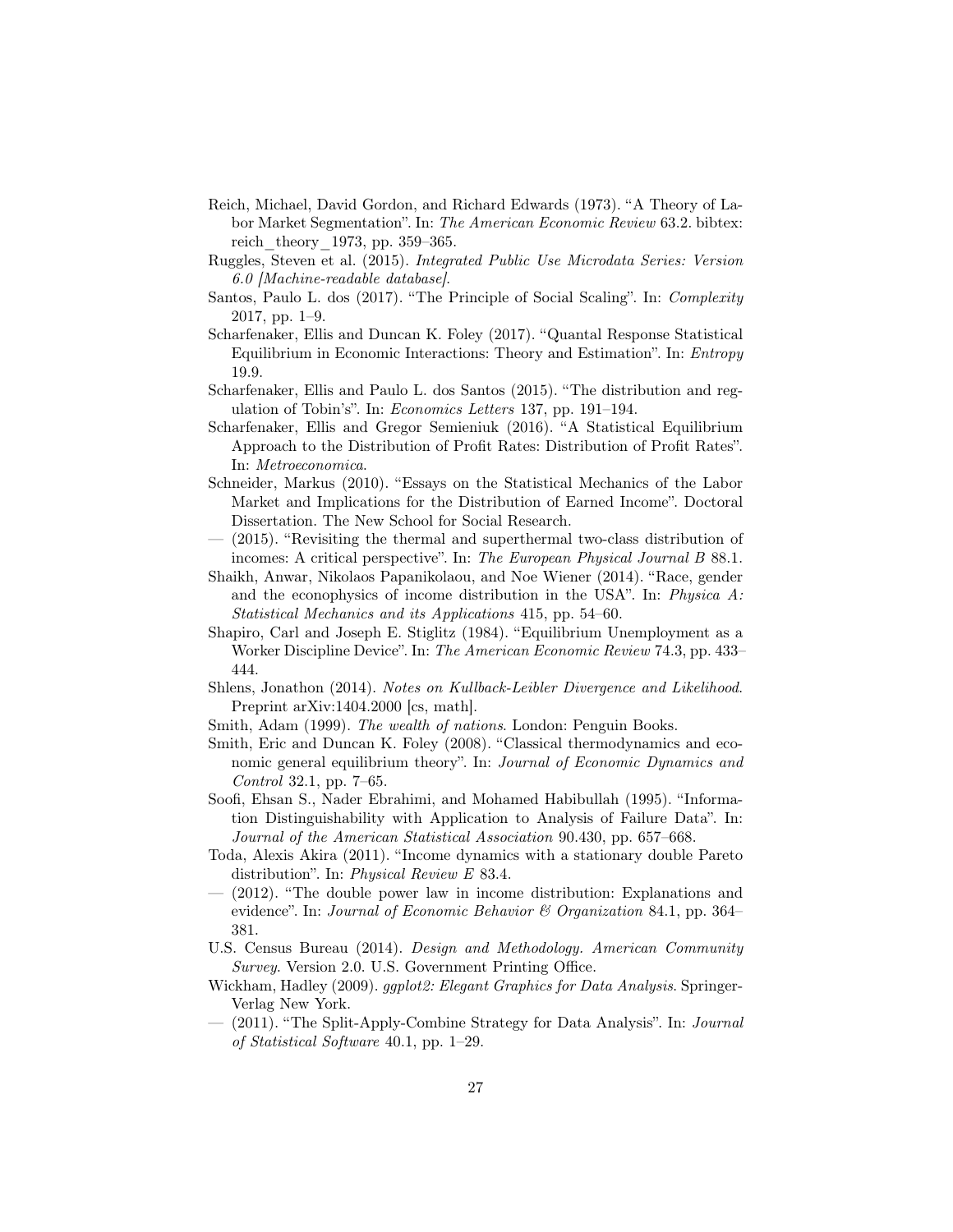- <span id="page-28-2"></span>Wolpert, David H. (2006). "Information Theory. The Bridge Connecting Bounded Rational Game Theory and Statistical Physics". In: Complex Engineered Systems. Ed. by Dan Braha, Ali A. Minai, and Yaneer Bar-Yam. Berlin, Heidelberg: Springer Berlin Heidelberg, pp. 262–290.
- <span id="page-28-1"></span>Wolpert, David H. and James W. Bono (2015). "Distribution-valued Solution Concepts". In: Review of Behavioral Economics 2.3, pp. 381–443.
- <span id="page-28-3"></span>Wolpert, David H., Michael Harré, et al. (2012). "Hysteresis effects of changing the parameters of noncooperative games". In: Physical Review E 85.3.
- <span id="page-28-4"></span>Yakovenko, Victor M. (2013). "Applications of statistical mechanics to economics: Entropic origin of the probability distributions of money, income, and energy consumption". In: Social Fairness and Economics: Economic Essays in the Spirit of Duncan Foley. Ed. by Lance Taylor, Armon Rezai, and Thomas R. Michl. Routledge, pp. 53–82.

## A Appendices

#### <span id="page-28-0"></span>A.1 Mathematical Appendix

#### A.1.1 Analytical results

Relative Entropy as Approximation to the Multinomial Distribution Consider the multinomial distribution [\(1\)](#page-10-0), which gives the probability of a histogram n for given prior probabilities q. Finding the most probable realization of a system described by the multinomial model requires maximizing [\(1\)](#page-10-0), which is equivalent to maximizing the monotonic transformation

<span id="page-28-5"></span>
$$
ln(g(\mathbf{n}; N, \mathbf{q})) = ln(N!) + \sum_{i=1}^{s} (n_i ln(q_i) - ln(n_i!))
$$
  
= 
$$
\sum_{i=1}^{s} \left( \frac{n_i}{N} ln(N!) + n_i ln(q_i) - ln(n_i!) \right)
$$
  
= 
$$
\sum_{i=1}^{s} (p_i ln(N!) + p_i N ln(q_i) - ln((p_i N))!))
$$
(16)

where the second equality follows from the normalization constraint  $\sum_{i=1}^{s} n_i =$  $N$  and the third equality replaces the absolute frequencies  $n$  with the relative frequencies p. Finally we can make use of Sterling's approximation for factorials  $ln(x!) \approx x ln(x) - x$ , which leads to quite accurate results for even moderately large x. Approximating the factorial in  $(16)$  in this way, we can write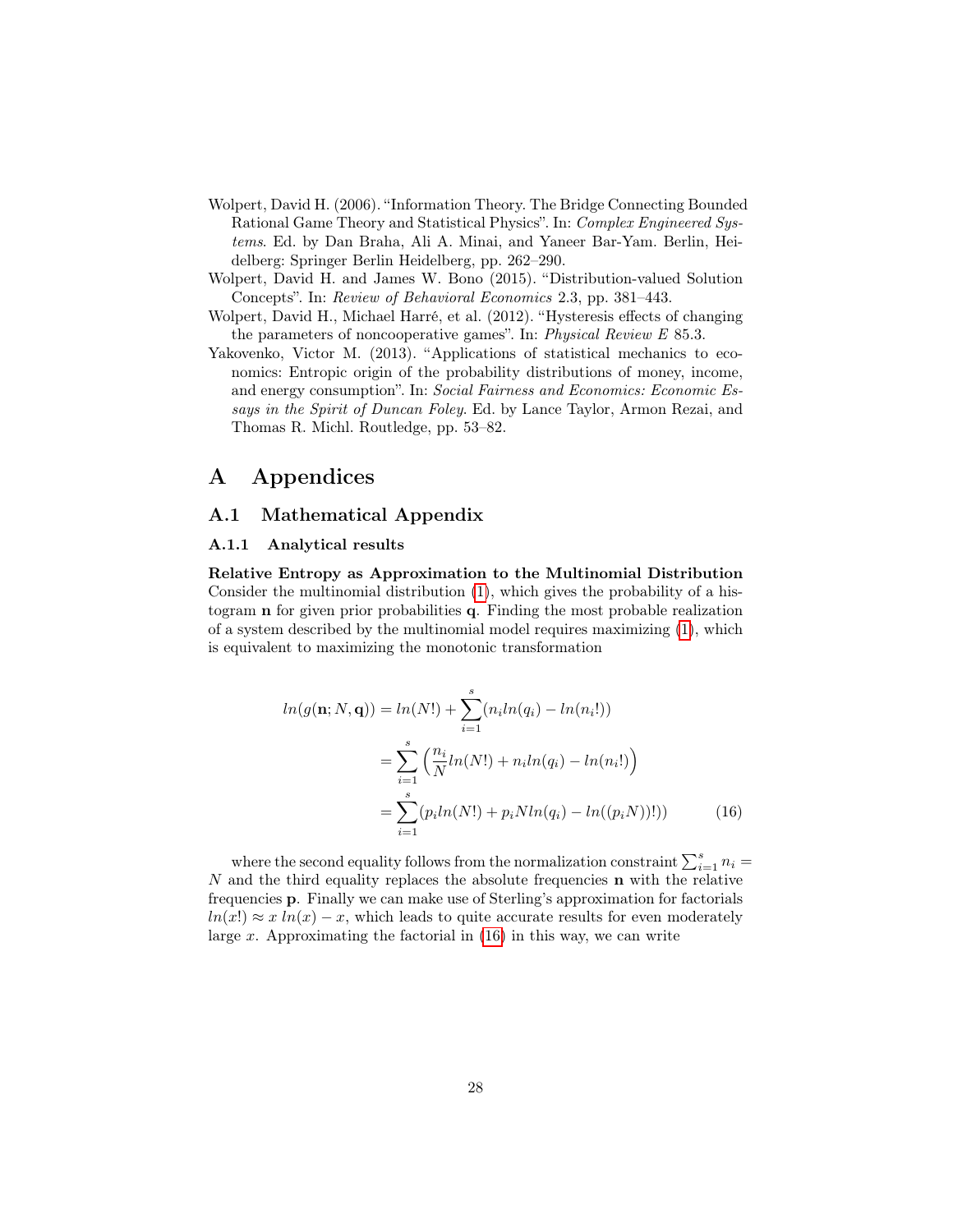$$
ln(g(\mathbf{p}; N, \mathbf{q})) \approx \sum_{i=1}^{s} (p_i(Nln(N) - N) - p_iNln(p_iN) + p_iN + p_iNln(q_i))
$$

$$
\approx -N \sum_{i=1}^{s} p_i ln\left(\frac{p_i}{q_i}\right)
$$
(17)

Note that [\(17\)](#page-29-0) is the negative relative entropy (the KL divergence) scaled by the size of the system. For uniform prior probabilities  $q_i = 1/s$ , the multinomial [\(1\)](#page-10-0) collapses to

<span id="page-29-0"></span>
$$
g(\mathbf{n}; N, 1/s) = \frac{N!}{n_1! \cdots n_s!} \left(\frac{1}{s}\right)^N
$$
\n(18)

In this case, the derivation is parallel to the above except that we are left with the Shannon entropy  $(2)$  and an additive constant that can be dropped.

Maximum Entropy Program with Mean Constraint The Maximum Entropy program [\(3\)](#page-11-0) can solved in part using the method of Lagrange multipliers. For the problem with only a mean and normalization constraint, we write

$$
\mathcal{L} = -\sum_{a} \int_{w=0}^{\infty} f(a, w) \log(f(a, w)) \, dw - \lambda \left( \sum_{a} \int_{w=0}^{\infty} f(a, w) \, dw - 1 \right)
$$

$$
- \gamma \left( \int_{w=0}^{\infty} \sum_{a} f(a, w) w \, dw - \bar{w} \right)
$$
(19)

Since our objective is a sum of concave functions and therefore itself concave, and the constraints are affine or convex, we know that any extremum will be a global maximum. It is therefore sufficient to calculate the first order conditions  $\frac{\partial \mathcal{L}}{\partial f(a,w)} = 0$  and solve for the conditional density  $f(a, w)$ :

<span id="page-29-2"></span>
$$
f(a, w) = e^{-(1+\lambda)-\gamma w} \tag{20}
$$

We can eliminate  $\lambda$  using constraint [\(4\)](#page-11-1):

<span id="page-29-1"></span>
$$
e^{-(1+\lambda)} = \frac{1}{\sum_{a} \int_{w=0}^{\infty} (1 + e^{-\gamma w})}
$$
(21)

Plugging [\(21\)](#page-29-1) back into the conditional density [\(20\)](#page-29-2), we get in terms of  $\gamma$ :

$$
f(a, w) = \frac{e^{-\gamma w}}{\int_{w=0}^{\infty} e^{-\gamma w} dw}
$$
 (22)

Finally, we solve for  $\gamma$  using [\(5\)](#page-11-2).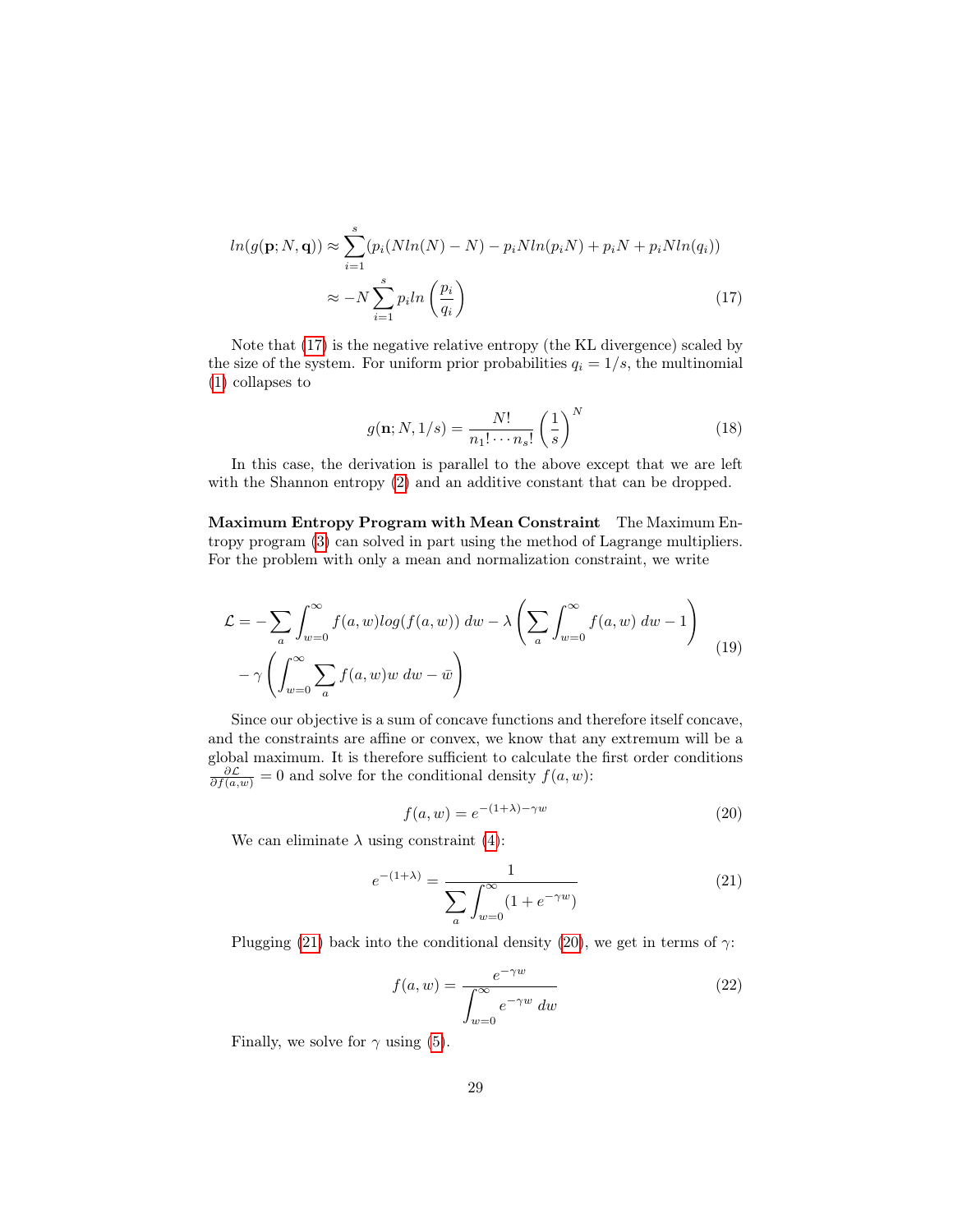Maximum Entropy Program with Smithian Constraints For computational ease, we simplify the MaxEnt program with the two Smithian constraints [\(7\)](#page-12-2) and [\(11\)](#page-13-0) by absorbing [\(11\)](#page-13-0) into the objective function. Rewriting the joint distribution as the product  $f(a, w) = f(w) f(a|w)$ , we can make use of the fact that the entropy [\(2\)](#page-10-1) is strongly additive (Kapur and Kesavan [1992\)](#page-26-13):

$$
S(f(a, w)) = -\sum_{a} \int_{w=0}^{\infty} f(a, w) \log(f(a, w)) dw
$$
  
= 
$$
\int_{w=0}^{\infty} \left( f(w) \log(f(w)) \sum_{a} f(a|w) \right) dw - \int_{w=0}^{\infty} \left( f(w) \sum_{a} f(a|w) \log(f(a|w)) \right) dw
$$
  
= 
$$
S(f(w)) + \int_{w=0}^{\infty} (f(w)S(f(a|w))) dw
$$
 (23)

where the last equality in [\(23\)](#page-30-0) follows from the fact that  $\sum_a f(a|w) = 1$ .  $S(f(a|w))$  is the entropy of the action distribution conditional on wages:

$$
S(f(a|w)) = -\left(\frac{e^{\frac{1}{T}(w-\mu)}}{1+e^{\frac{1}{T}(w-\mu)}}log\left(\frac{e^{\frac{1}{T}(w-\mu)}}{1+e^{\frac{1}{T}(w-\mu)}}\right) + \frac{1}{1+e^{\frac{1}{T}(w-\mu)}}log\left(\frac{1}{1+e^{\frac{1}{T}(w-\mu)}}\right)\right)
$$
(24)

We also have to rewrite the difference-in-mean constraint [\(7\)](#page-12-2):

<span id="page-30-0"></span>
$$
f(enter)E(w|enter) - f(exit)E(w|exit) \le \delta \tag{25}
$$

$$
\int_{w=0}^{\infty} f(enter)f(we|enter)w\,dw - \int_{w=0}^{\infty} f(exit)f(w|exit)w\,dw \le \delta \tag{26}
$$

$$
\int_{w=0}^{\infty} (f(w)f(enter|w) - f(w)f(exit|w))w dw \le \delta \tag{27}
$$

$$
\int_{w=0}^{\infty} \left( \frac{e^{\frac{1}{T}(w-\mu)}}{1 + e^{\frac{1}{T}(w-\mu)}} - \frac{1}{1 + e^{\frac{1}{T}(w-\mu)}} \right) f(w)w \, dw \le \delta \tag{28}
$$

$$
\int_{w=0}^{\infty} \tanh(\frac{w-\mu}{2T}) f(w)w \, dw \le \delta \tag{29}
$$

The entropy maximization program can then be written as

$$
\max_{(\{f(w)\ge 0\})} S(f(w)) + \int_{w=0}^{\infty} (f(w)S(f(a|w))) \ dw \tag{30}
$$

subject to

$$
\int_{w=0}^{\infty} f(w) \, dw = 1 \tag{31}
$$

$$
\int_{w=0}^{\infty} \tanh(\frac{w-\mu}{2T}) f(w)w \, dw \le \delta \tag{32}
$$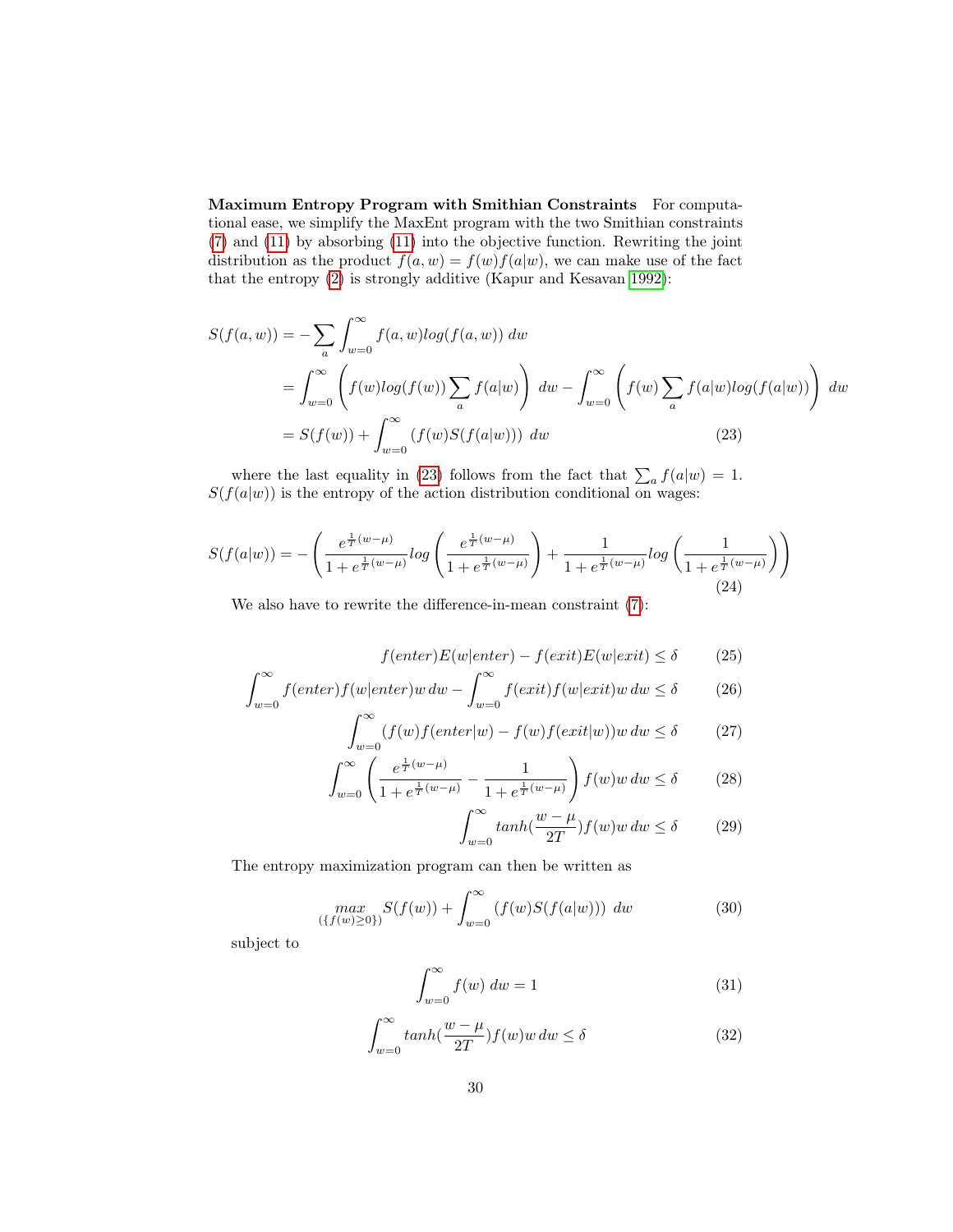Setting up a Lagrangian for this problem:

$$
\mathcal{L} = S(f(w)) + \int_{w=0}^{\infty} (f(w)S(f(a|w))) \ dw - \lambda \left( \int_{w=0}^{\infty} f(w) \ dw - 1 \right)
$$
  
-  $\beta \left( \int_{w=0}^{\infty} \tanh(\frac{w-\mu}{2T}) f(w)w \ dw - \delta \right)$  (33)

As above, we find the first order condition to solve for the marginal distribution:

$$
\frac{\partial \mathcal{L}}{\partial f(w)} = -\log(f(w)) - 1 - \lambda + S(f(a|w)) - \beta \left(\tanh(\frac{w - \mu}{2T})w\right) = 0 \quad (34)
$$

We again eliminate  $\lambda$  using the normalization constraint and write the predicted marginal wage distribution in terms of the multiplier  $\beta$  and the parameters  $T$  and  $\mu$ .

$$
f(w) = \frac{e^{S(f(a|w))}e^{-\beta\left(\tanh(\frac{w-\mu}{2T})w\right)}}{\int_{w=0}^{\infty} e^{S(f(a|w))}e^{-\beta\left(\tanh(\frac{w-\mu}{2T})w\right)} dw}
$$
(35)

#### A.1.2 Numerical calculations

The core estimation problem is the maximization of the posterior probability distribution, using the QRSE likelihood. We choose the following priors:

$$
\pi(T) = exp(0.1) \qquad \qquad \pi(\mu) = \pi(\beta) = \mathcal{U}(-4, 4)
$$

By the Bayesian theorem, the posterior distribution is proportional to the likelihood of the data times the prior distribution.

$$
p(T, \beta, \mu | w) \propto e^{-ND_{KL}(f(w)||f_{ME}(w; T, \beta, \mu))} \pi(T) \pi(\beta) \pi(\mu)
$$
 (36)

The numerical calculations relied on open-source mathematical software. Data handling was done using R Core Team [2013;](#page-26-14) Wickham [2011,](#page-27-15) while the plots were created using Wickham [2009.](#page-27-16) Maximum a posteriori (MAP) estimation was done using a two-step numerical optimization algorithm. First, the approximate location of the parameters was estimated using the global optimizer by Benham et al. [2017.](#page-25-16) The result was then used as the starting point of a downhill simplex algorithm (Nelder and Mead [1965\)](#page-26-15) as implemented in Nash and Varadhan [2011.](#page-26-16)

### <span id="page-31-0"></span>A.2 Data source and construction

The data for this paper are drawn from the pooled 2007-2011 American Community Survey (ACS) [6](#page-31-1) . The ACS replaces the decennial census as the main source

<span id="page-31-1"></span> ${}^{6}$ Data and documentation were obtained from Ruggles et al. [2015](#page-27-17)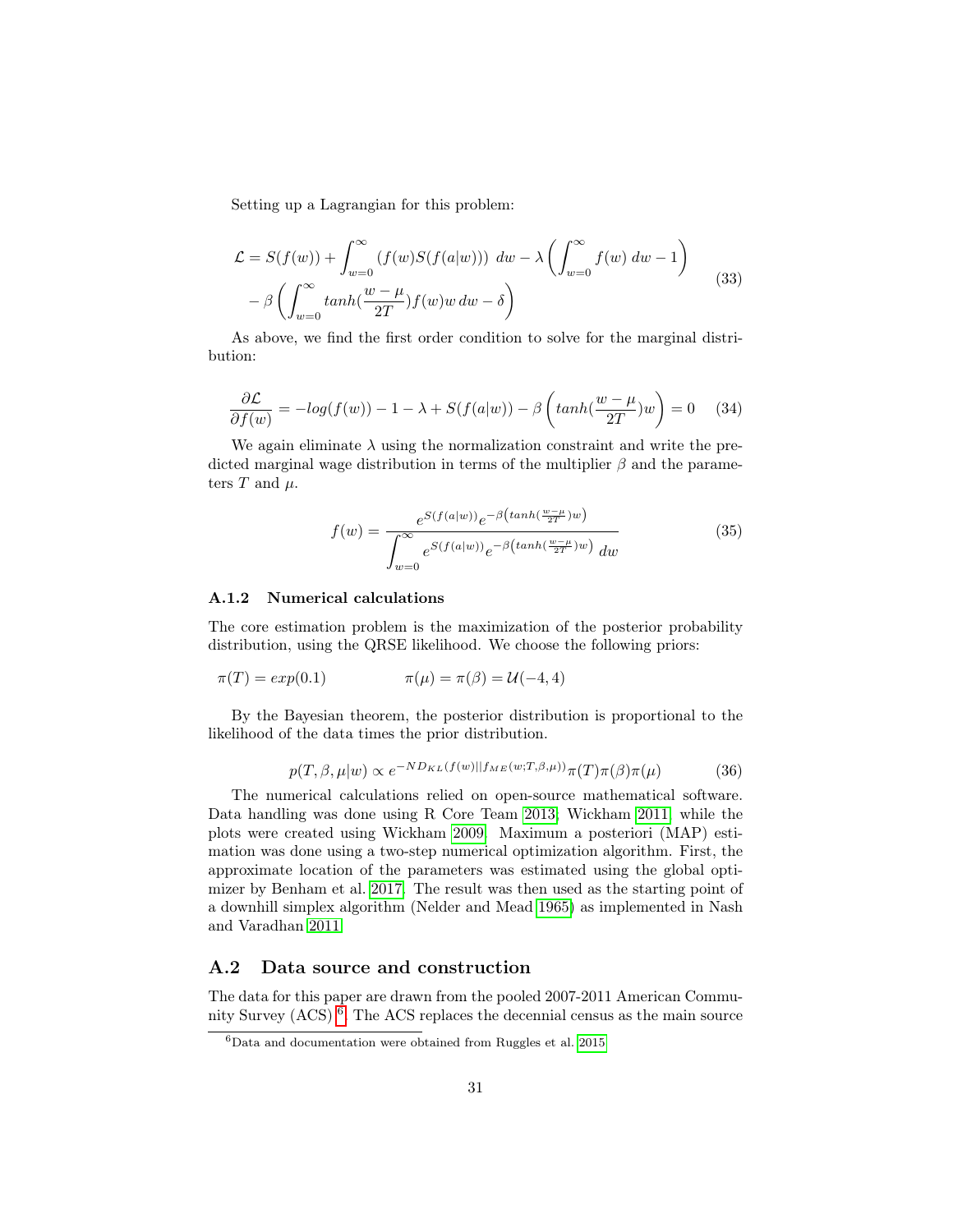of socioeconomic and housing information and is used by the U.S. Census Bureau to generate sub-national and sub-state estimates. Similar to other large scale social surveys, the ACS uses a complex stratified population sampling approach which requires the use of survey weights to "bring the characteristics of the sample more into agreement with those of the full population." (U.S. Census Bureau [2014\)](#page-27-18) In addition to the probability of selection in the stratified sampling design, the survey weights also incorporate post-stratification with respect to independent population estimates from demographic data on births, deaths and net migration. For the purposes of this study, the survey weights were summed within histogram cells to obtain the estimated population frequency distribution. However, the number of observations was used instead of the sum of weights in calculating the likelihood.

While the ACS aims to represent the entire population, there is great variation in labor market participation. In particular, a significant share of the population is not expected to participate in labor competition due to their age. Second, a smaller share of the population derives their income primarily from sources other than the sale of their labor power. In this study, the approach taken is to restrict the sample to respondents aged 18-64 who report positive weekly wage and salary earnings. Respondents earning 4'000 USD or more per week are also excluded, as are those earning 200'000 USD per year or more. This removes respondents with annual earnings at or above the top-coded value imposed by the U.S. Census Bureau to preserve anonymity. In addition to the technical issue of top-coding, we argue that earnings above these levels are likely to be contaminated by profit-like incomes such as those of corporate executives or directors of large institutions.

Additional adjustments to the sample are necessary because of unknown alterations to the original data. For confidentiality reasons, the general public has access only to a modified subset of about 1.3 million housing units. Modifications include top-coding of incomes, perturbation of age and household size, and some other permutations. Furthermore, values for some relevant variables may be imputed based on logical considerations or with a hot-deck algorithm. Since the data are not sufficient to distinguish between logical and random imputations, we include only respondents with unaltered values for their wages.

The outcome variable in this study are weekly wages, constructed by dividing annual gross (pre-tax) wage and salary income by the number of weeks worked during the previous year. Both variables refer to the 12 months before the survey was taken. Since the number of weeks worked is given in intervals, we follow (Borjas [2014\)](#page-25-17) in imputing the relevant averages from earlier surveys where detailed information is available. In particular, we assign 7.4 weeks to those with 1-13 weeks worked, 21.3 to those with 14-26 weeks, 33.1 to those with 27-39 weeks, 42.4 to those with 40-47 weeks, 48.2 to those with 48-49 weeks and 51.9 to those with 50-52 weeks.

In this study, we make the strong assumption that worker types are primarily distinguished by labor market experience. This stratification of the labor market takes account of the tendency of wages to increase with the acquisition of skills in the form of on-the-job learning, as well as pay progression with age